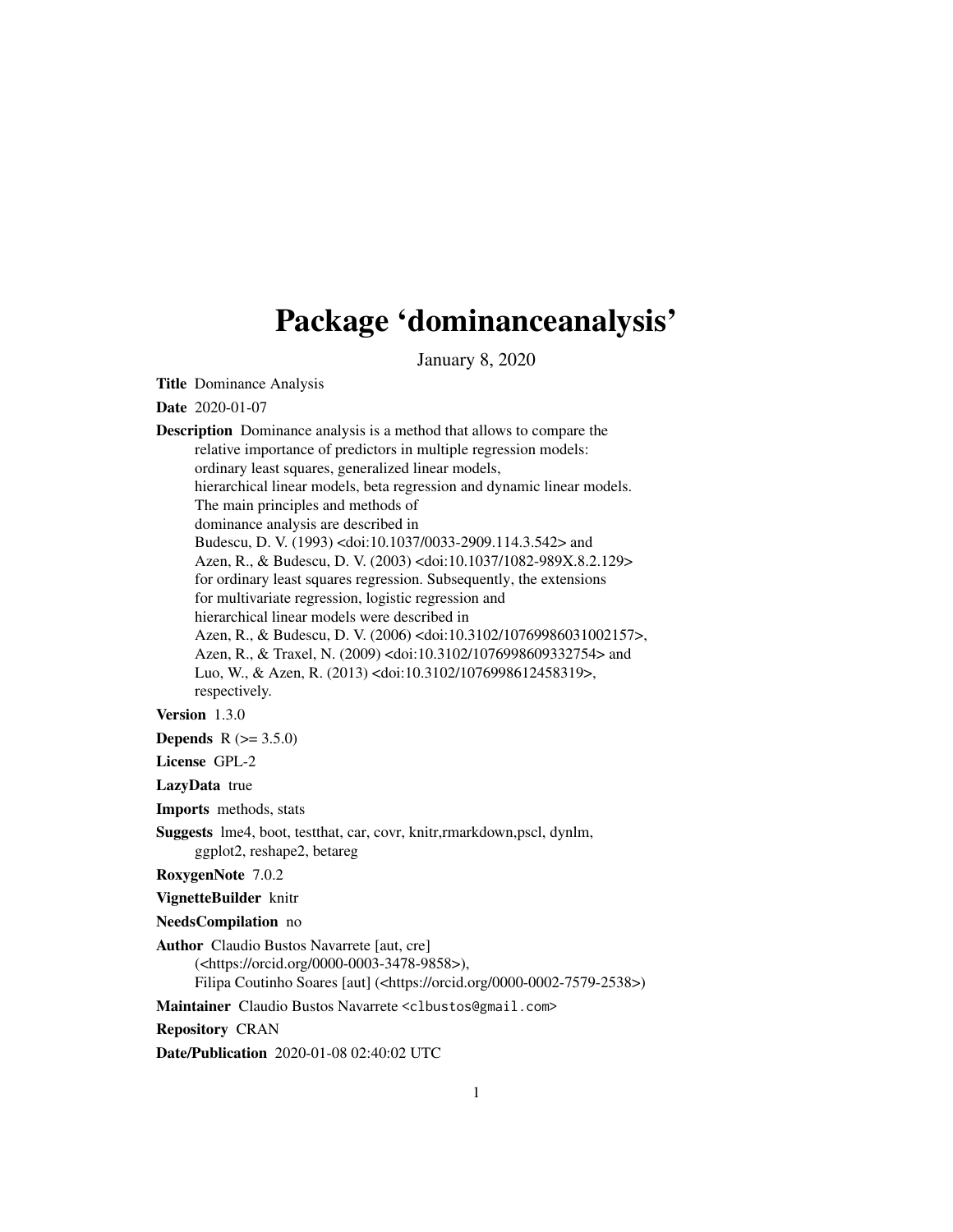# <span id="page-1-0"></span>R topics documented:

|       | dominance analysis-package $\ldots \ldots \ldots \ldots \ldots \ldots \ldots \ldots \ldots \ldots \ldots 2$     |                |
|-------|-----------------------------------------------------------------------------------------------------------------|----------------|
|       | $averageContribution \dots \dots \dots \dots \dots \dots \dots \dots \dots \dots \dots \dots \dots \dots \dots$ |                |
|       |                                                                                                                 |                |
|       |                                                                                                                 | -6             |
|       |                                                                                                                 | $\overline{7}$ |
|       |                                                                                                                 | 8              |
|       |                                                                                                                 | 9              |
|       |                                                                                                                 | 9              |
|       |                                                                                                                 |                |
|       |                                                                                                                 |                |
|       |                                                                                                                 |                |
|       |                                                                                                                 |                |
|       |                                                                                                                 |                |
|       |                                                                                                                 |                |
|       |                                                                                                                 |                |
|       |                                                                                                                 |                |
|       |                                                                                                                 |                |
|       |                                                                                                                 |                |
|       |                                                                                                                 |                |
|       |                                                                                                                 |                |
|       |                                                                                                                 |                |
|       |                                                                                                                 |                |
|       |                                                                                                                 |                |
| Index |                                                                                                                 | 24             |

dominanceanalysis-package

*Dominance analysis for general, generalized and mixed linear models*

# Description

The dominanceanalysis package allows to perform the dominance analysis for multiple regression models, such as OLS (univariate and multivariate), GLM and HLM. The dominance analysis on this package is performed by [dominanceAnalysis](#page-12-1) function. To perform bootstrap procedures you should use [bootDominanceAnalysis](#page-5-1) function. For both, standard print and summary functions are provided.

#### Main Features

- Provides complete, conditional and general dominance analysis for lm (univariate and multivariate), lmer and glm (family=binomial) models.
- Covariance / correlation matrixes could be used as input for OLS dominance analysis, using [lmWithCov](#page-18-1) and [mlmWithCov](#page-19-1) methods, respectively.
- Multiple criteria can be used as fit indices, which is useful especially for HLM.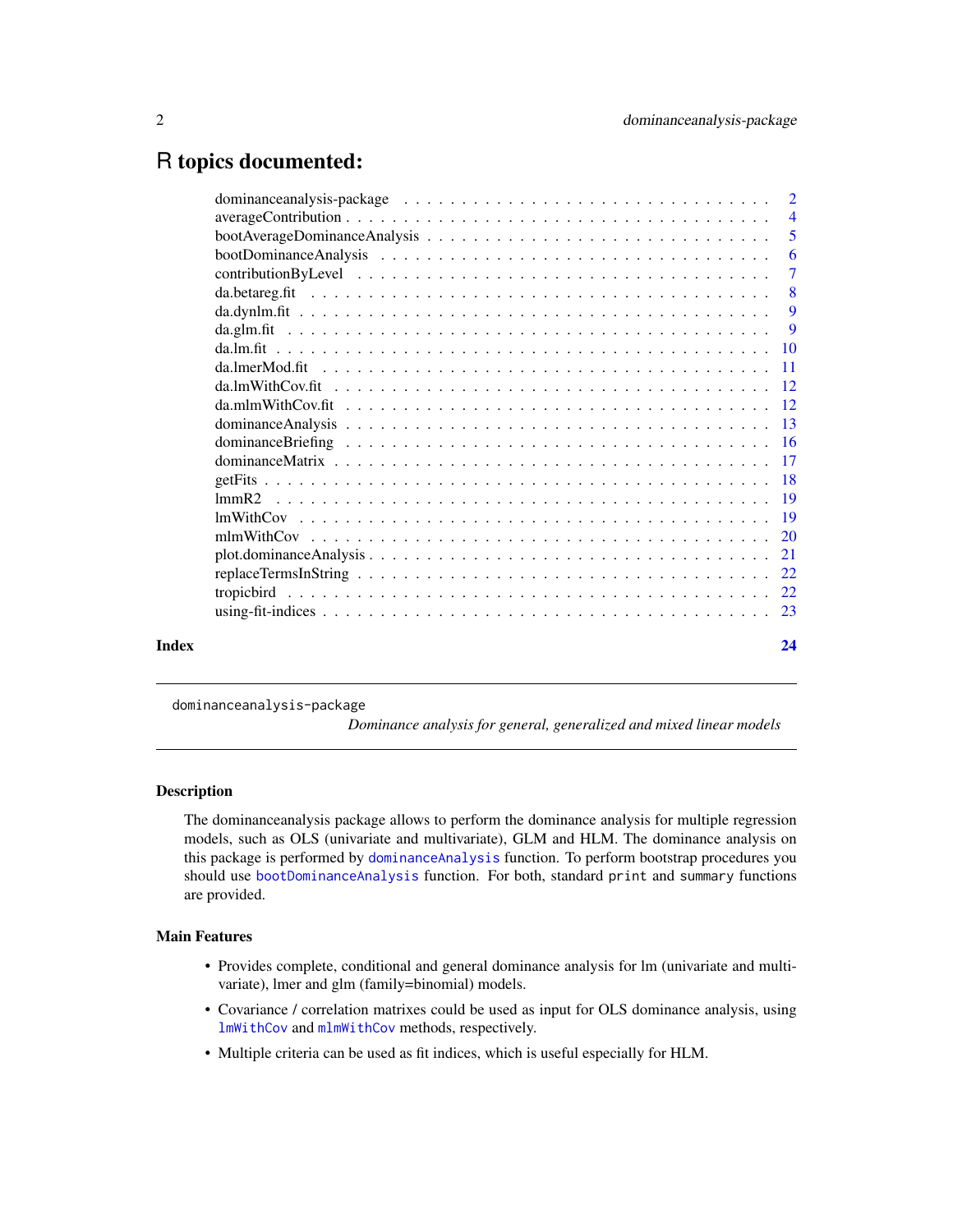#### <span id="page-2-0"></span>About Dominance Analysis

Dominance analysis is a method developed to evaluate the importance of each predictor in the selected regression model: "one predictor is 'more important than another' if it contributes more to the prediction of the criterion than does its competitor at a given level of analysis." (Azen  $\&$ Budescu, 2003, p.133).

The original method was developed for OLS regression (Budescu, 1993). Later, several definitions of dominance and bootstrap procedures were provided by Azen & Budescu (2003), as well as adaptations to Generalized Linear Models (Azen & Traxel, 2009) and Hierarchical Linear Models (Luo & Azen, 2013).

#### Author(s)

Claudio Bustos <clbustos\_at\_gmail\_com>, Filipa Coutinho Soares (documentation)

#### References

- Budescu, D. V. (1993). Dominance analysis: A new approach to the problem of relative importance of predictors in multiple regression. Psychological Bulletin, 114(3), 542-551. doi:10.1037/0033-2909.114.3.542
- Azen, R., & Budescu, D. V. (2003). The dominance analysis approach for comparing predictors in multiple regression. Psychological Methods, 8(2), 129-148. doi:10.1037/1082- 989X.8.2.129
- Azen, R., & Budescu, D. V. (2006). Comparing Predictors in Multivariate Regression Models: An Extension of Dominance Analysis. Journal of Educational and Behavioral Statistics, 31(2), 157-180. doi:10.3102/10769986031002157
- Azen, R., & Traxel, N. (2009). Using Dominance Analysis to Determine Predictor Importance in Logistic Regression. Journal of Educational and Behavioral Statistics, 34(3), 319-347. doi:10.3102/1076998609332754
- Luo, W., & Azen, R. (2013). Determining Predictor Importance in Hierarchical Linear Models Using Dominance Analysis. Journal of Educational and Behavioral Statistics, 38(1), 3-31. doi:10.3102/1076998612458319

#### See Also

[dominanceAnalysis](#page-12-1) , [bootDominanceAnalysis](#page-5-1)

#### Examples

```
# Basic dominance analysis
```

```
data(longley)
lm.1<-lm(Employed~.,longley)
da<-dominanceAnalysis(lm.1)
print(da)
summary(da)
plot(da,which.graph='complete')
plot(da,which.graph='conditional')
plot(da,which.graph='general')
```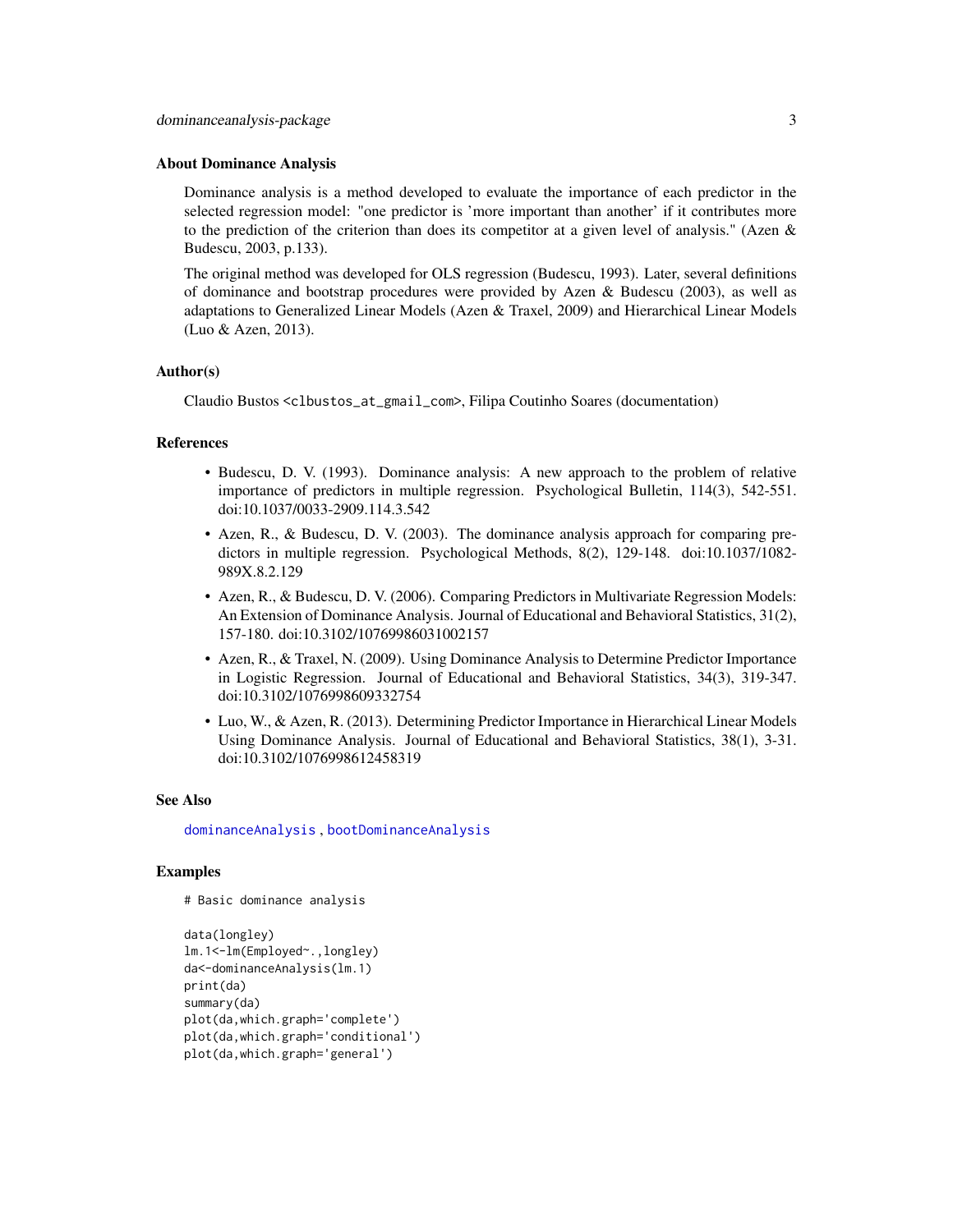```
# Dominance analysis for HLM
library(lme4)
x1<-rnorm(1000)
x2<-rnorm(1000)
g<-gl(10,100)
g.x<-rnorm(10)[g]
y<-2*x1+x2+g.x+rnorm(1000,sd=0.5)
lmm1<-lmer(y~x1+x2+(1|g))
lmm0<-lmer(y~(1|g))
da.lmm<-dominanceAnalysis(lmm1, null.model=lmm0)
print(da.lmm)
summary(da.lmm)
# GLM analysis
x1<-rnorm(1000)
x2<-rnorm(1000)
x3<-rnorm(1000)
y<-runif(1000)<(1/(1+exp(-(2*x1+x2+1.5*x3))))
glm.1<-glm(y~x1+x2+x3,family="binomial")
da.glm<-dominanceAnalysis(glm.1)
print(da.glm)
summary(da.glm)
# Bootstrap procedure
da.boot<-bootDominanceAnalysis(lm.1,R=1000)
summary(da.boot)
da.glm.boot<-bootDominanceAnalysis(glm.1,R=200)
summary(da.glm.boot)
```
<span id="page-3-1"></span>averageContribution *Retrieve average contribution of each predictor in a dominance analysis.*

# Description

Retrieve the average contribution for each predictor. Is calculated averaging all contribution by level. The average contribution defines general dominance.

## Usage

```
averageContribution(da.object, fit.functions = NULL)
```
<span id="page-3-0"></span>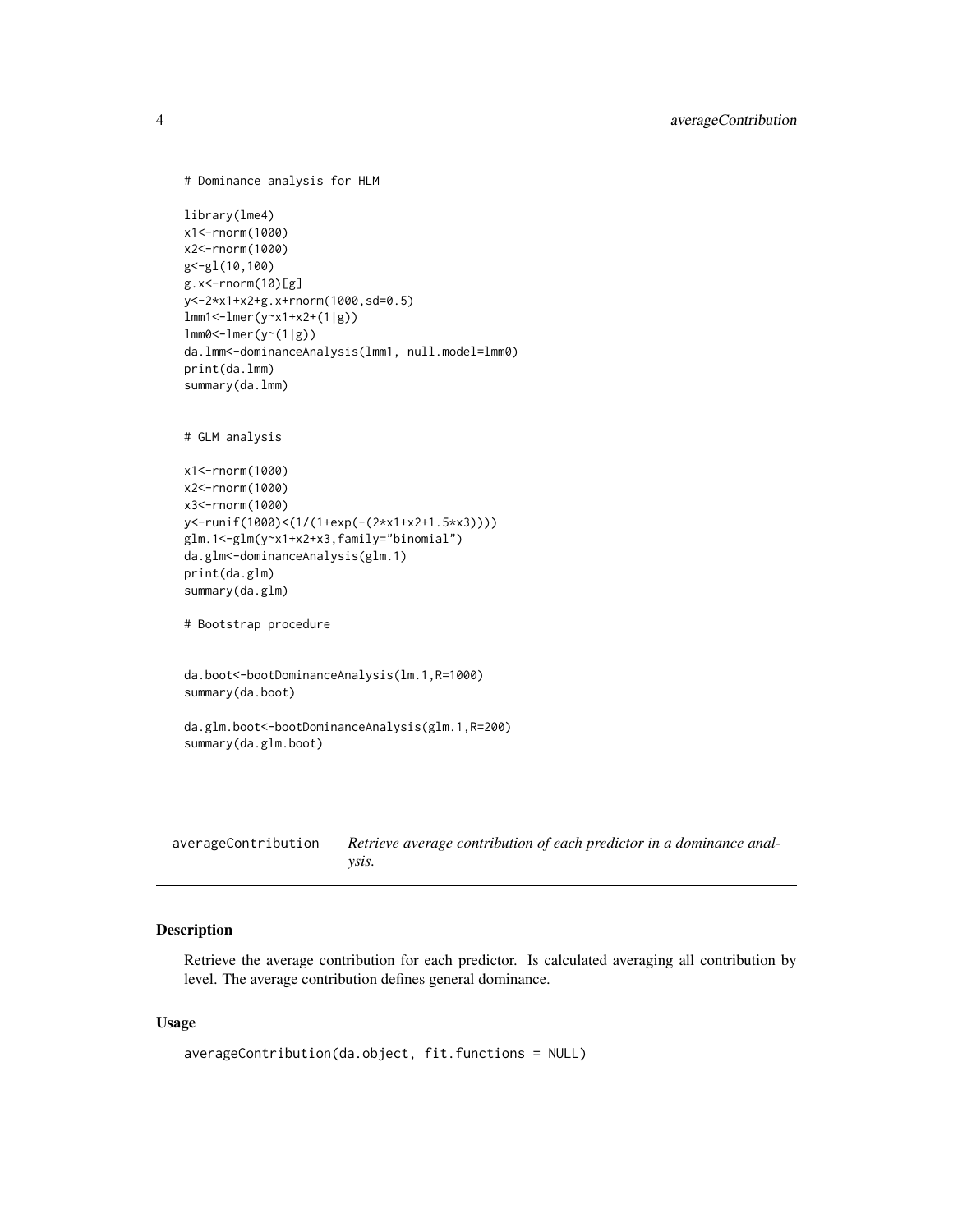# <span id="page-4-0"></span>Arguments

| da.object     | dominance Analysis object                                                       |
|---------------|---------------------------------------------------------------------------------|
| fit.functions | name of the fit indices to retrieve. If NULL, all fit indices will be retrieved |

#### Value

a list. Key corresponds to fit-index and the value is vector, with average contribution for each variable

# See Also

Other retrieval methods: [contributionByLevel\(](#page-6-1)), [dominanceBriefing\(](#page-15-1)), [dominanceMatrix\(](#page-16-1)), [getFits\(](#page-17-1))

# Examples

```
data(longley)
da.longley<-dominanceAnalysis(lm(Employed~.,longley))
averageContribution(da.longley)
```
bootAverageDominanceAnalysis

*Bootstrap average values for Dominance Analysis*

#### Description

Bootstrap average values and correspond standard errors for each predictor in the dominance analysis. Those values are used for general dominance.

# Usage

```
bootAverageDominanceAnalysis(
  object,
 R,
  constants = c(),
  terms = NULL,
  fit.functions = "default",
  null.model = NULL,
  ...
)
```

| object    | lm, glm or lmer model                                                                                                              |
|-----------|------------------------------------------------------------------------------------------------------------------------------------|
| R         | number on bootstrap resamples                                                                                                      |
| constants | vector of predictors to remain unchanged between models. <i>i.e.</i> vector of vari-<br>ables not subjected to bootstrap analysis. |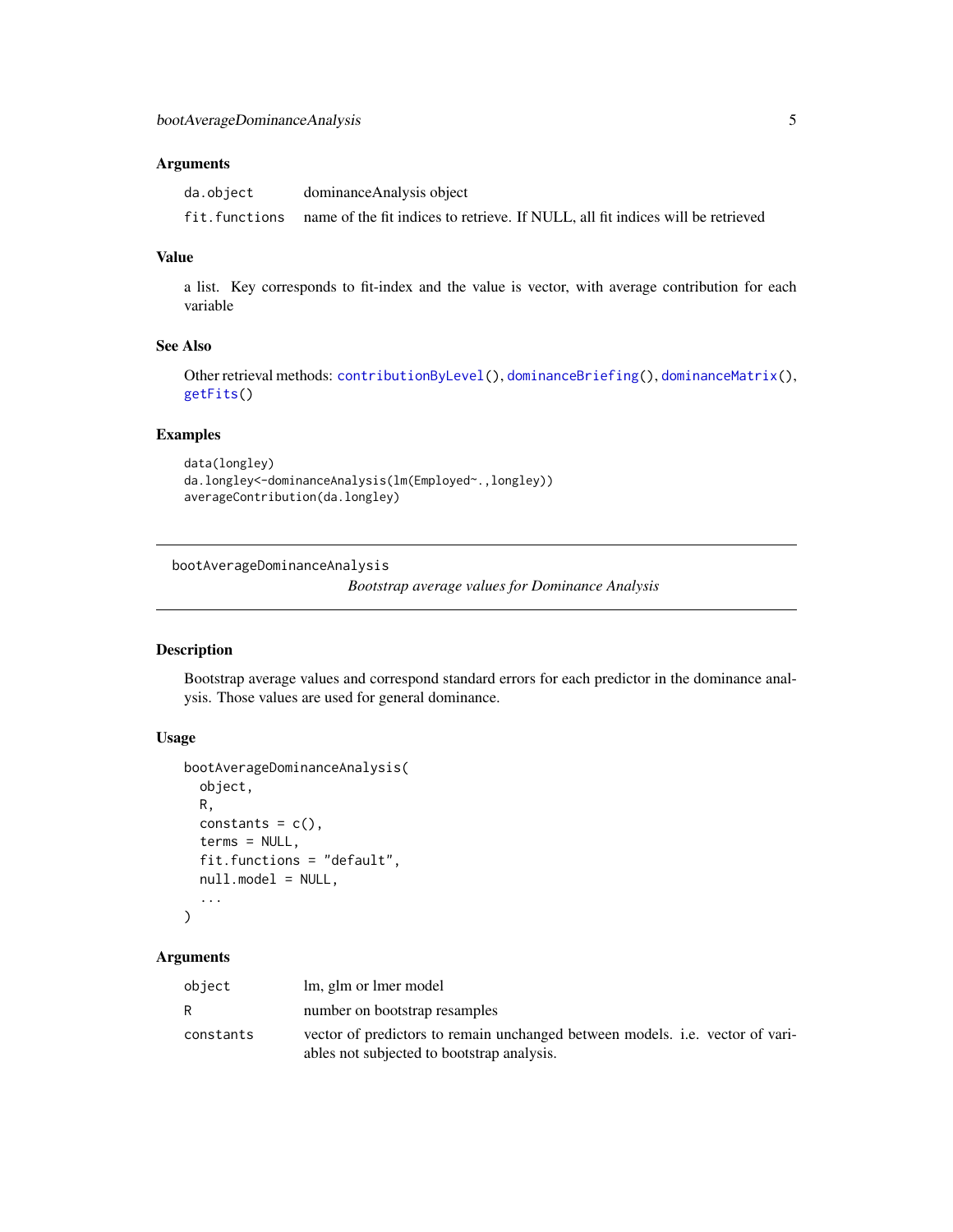<span id="page-5-0"></span>

| terms         | vector of terms to be analyzed. By default, obtained from the model                                                            |
|---------------|--------------------------------------------------------------------------------------------------------------------------------|
| fit.functions | list of functions which provides fit indices for model. See fit functions<br>param in dominanceAnalysis function.              |
| null.model    | only for linear mixed models, null model against to test the submodels. i.e. only<br>random effects, without any fixed effect. |
| $\ddots$      | Other arguments provided to lm or lmer (not implemented yet).                                                                  |

# Details

Use summary() to get a nice formatted data.frame object.

#### Examples

```
lm.1<-lm(Employed~.,longley)
da.ave.boot<-bootAverageDominanceAnalysis(lm.1,R=1000)
summary(da.ave.boot)
```
<span id="page-5-1"></span>bootDominanceAnalysis *Bootstrap analysis for Dominance Analysis*

# Description

Bootstrap procedure as presented on Azen and Budescu (2003). Provides the expected level of dominance of predictor  $X_i$  over  $X_j$ , as the degree to which the pattern found on sample is reproduced on the bootstrap samples. Use summary() to get a nice formatted data.frame

# Usage

```
bootDominanceAnalysis(
  x,
 R,
  constants = c(),
  terms = NULL,
  fit.functions = "default",
 null.model = NULL,
  ...
)
```

| X         | lm, glm or lmer model                                                                                                              |
|-----------|------------------------------------------------------------------------------------------------------------------------------------|
| R         | number on bootstrap resamples                                                                                                      |
| constants | vector of predictors to remain unchanged between models. <i>i.e.</i> vector of vari-<br>ables not subjected to bootstrap analysis. |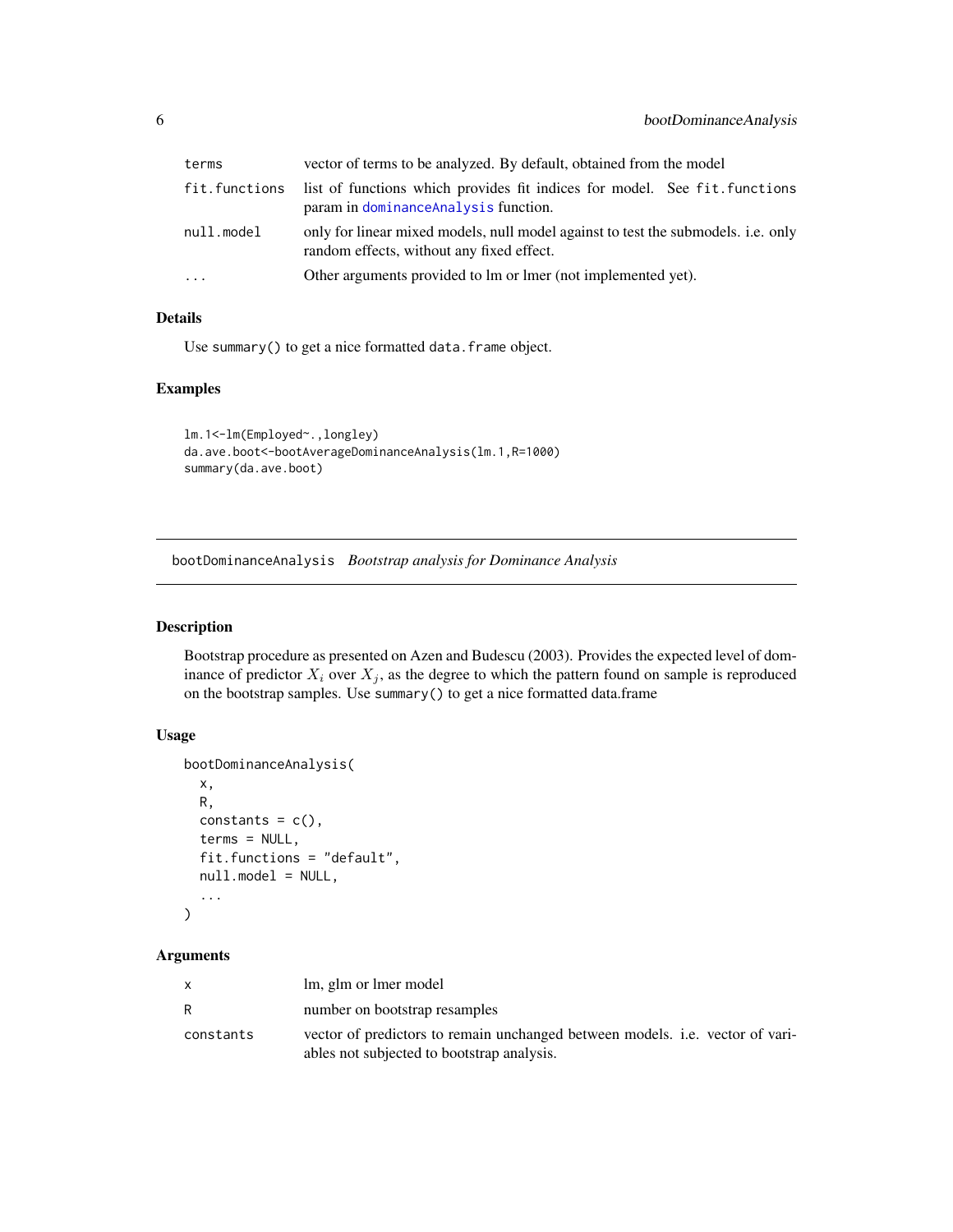# <span id="page-6-0"></span>contributionByLevel 7

| terms         | vector of terms to be analyzed. By default, obtained from the model                                                                   |
|---------------|---------------------------------------------------------------------------------------------------------------------------------------|
| fit.functions | list of functions which provides fit indices for model. See fit functions<br>param in dominanceAnalysis function.                     |
| null.model    | only for linear mixed models, null model against to test the submodels. <i>i.e.</i> only<br>random effects, without any fixed effect. |
| $\cdots$      | Other arguments provided to lm or lmer (not implemented yet).                                                                         |

# Examples

```
lm.1<-lm(Employed~.,longley)
da.boot<-bootDominanceAnalysis(lm.1,R=1000)
summary(da.boot)
```
<span id="page-6-1"></span>contributionByLevel *Retrieve average contribution by level for each predictor*

# Description

Retrieve the average contribution by level for each predictor in a dominance analysis. The average contribution defines conditional dominance.

# Usage

```
contributionByLevel(da.object, fit.functions = NULL)
```
# Arguments

| da.object     | dominance Analysis object                                                       |
|---------------|---------------------------------------------------------------------------------|
| fit.functions | name of the fit indices to retrieve. If NULL, all fit indices will be retrieved |

# Value

a list. Key corresponds to fit-index and the value is a matrix, with contribution of each variable by level

# See Also

Other retrieval methods: [averageContribution\(](#page-3-1)), [dominanceBriefing\(](#page-15-1)), [dominanceMatrix\(](#page-16-1)), [getFits\(](#page-17-1))

# Examples

```
data(longley)
da.longley<-dominanceAnalysis(lm(Employed~.,longley))
contributionByLevel(da.longley)
```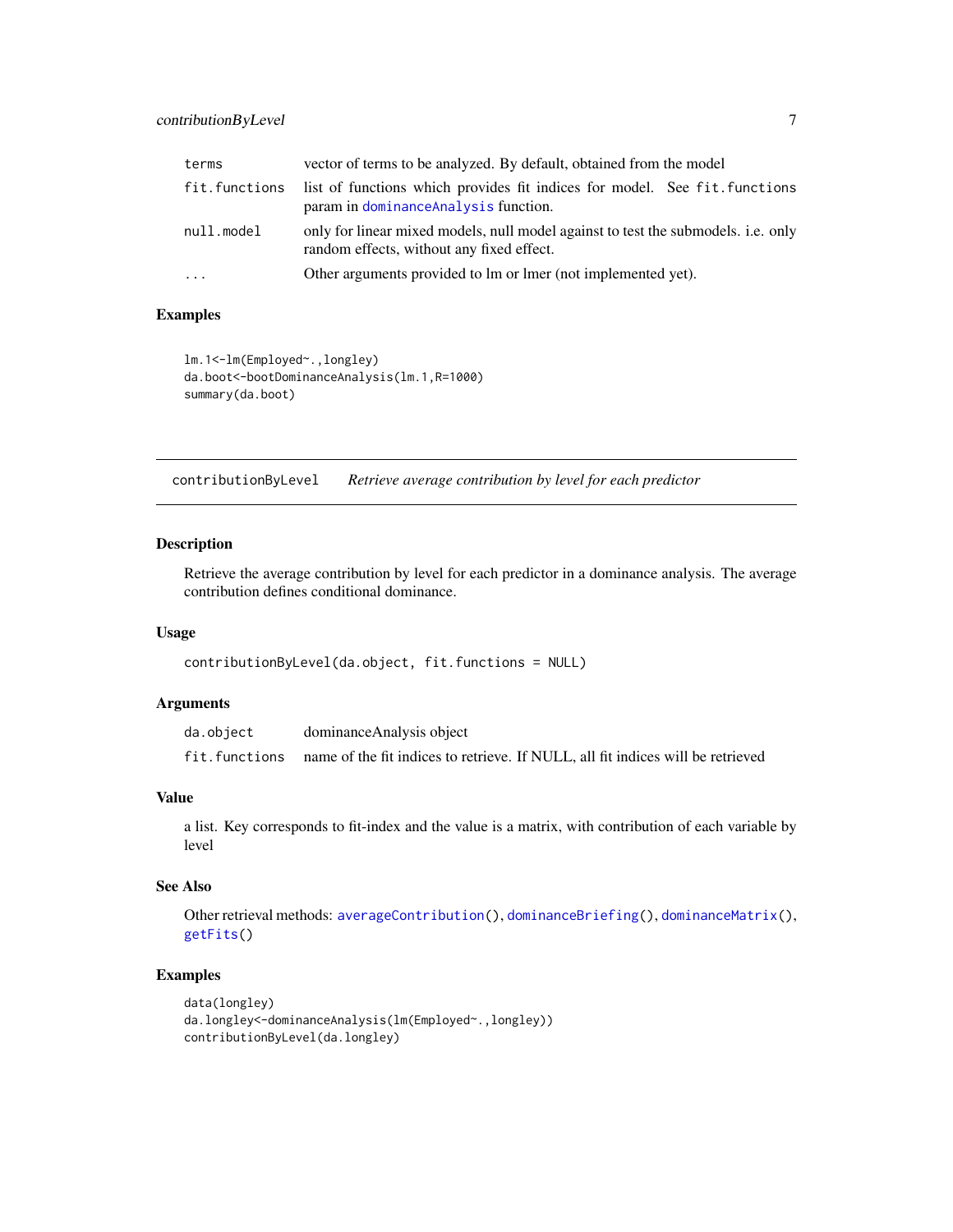<span id="page-7-1"></span><span id="page-7-0"></span>

# **Description**

Nagelkerke and Estrella are not provided because are designed for discrete dependent variables. Cox and Snell is preferred and pseudo- $R^2$  should be preferred, because McFadden's index could be negative.

#### Usage

da.betareg.fit(data, link.betareg, ...)

#### Arguments

| data                    | complete data set                                    |
|-------------------------|------------------------------------------------------|
| link.betareg            | link function for the mean model. By default, logit. |
| $\cdot$ $\cdot$ $\cdot$ | ignored                                              |

#### Value

A function described by [using-fit-indices.](#page-22-1) You could retrieve following indices:

r2.pseudo Provided by betareg by default

r2.m McFadden(1974)

r2.cs Cox and Snell(1989).

# References

- Cox, D. R., & Snell, E. J. (1989). The analysis of binary data (2nd ed.). London, UK: Chapman and Hall.
- Estrella, A. (1998). A new measure of fit for equations with dichotomous dependent variables. Journal of Business & Economic Statistics, 16(2), 198-205. doi: 10.1080/07350015.1998.10524753.
- McFadden, D. (1974). Conditional logit analysis of qualitative choice behavior. In P. Zarembka (Ed.), Frontiers in econometrics (pp. 104-142). New York, NY: Academic Press.
- Shou, Y., & Smithson, M. (2015). Evaluating Predictors of Dispersion:A Comparison of Dominance Analysis and Bayesian Model Averaging. Psychometrika, 80(1), 236-256.

#### See Also

Other fit indices: [da.dynlm.fit\(](#page-8-1)), [da.glm.fit\(](#page-8-2)), [da.lm.fit\(](#page-9-1)), [da.lmWithCov.fit\(](#page-11-1)), [da.lmerMod.fit\(](#page-10-1)), [da.mlmWithCov.fit\(](#page-11-2))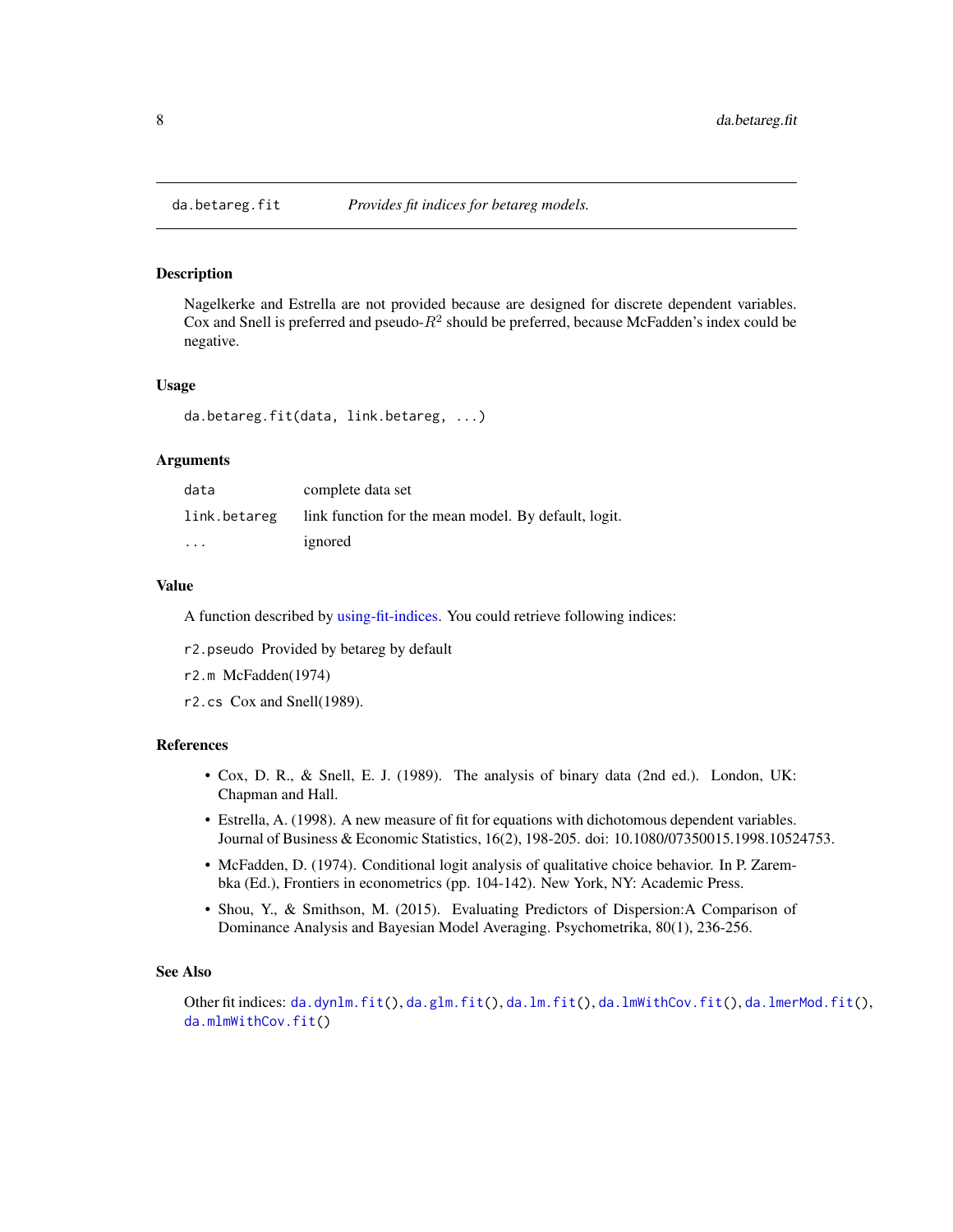<span id="page-8-1"></span><span id="page-8-0"></span>

# Description

Uses  $R^2$  (coefficient of determination) as fit index

# Usage

```
da.dynlm.fit(data, ...)
```
# Arguments

| data     | complete data set containing the variables in the model |
|----------|---------------------------------------------------------|
| $\cdots$ | ignored                                                 |

# Value

A function described by [using-fit-indices](#page-22-1) description for interface

# See Also

Other fit indices: [da.betareg.fit\(](#page-7-1)), [da.glm.fit\(](#page-8-2)), [da.lm.fit\(](#page-9-1)), [da.lmWithCov.fit\(](#page-11-1)), [da.lmerMod.fit\(](#page-10-1)), [da.mlmWithCov.fit\(](#page-11-2))

<span id="page-8-2"></span>da.glm.fit *Provides fit indices for GLM models.*

# Description

Functions only available for logistic regression, based on Azen and Traxel(2009).

# Usage

```
da.glm.fit(data, family.glm, ...)
```
# Arguments

| data                    | complete data set                                              |
|-------------------------|----------------------------------------------------------------|
| family.glm              | family for glm method. Use 'binomial' for logistic regression. |
| $\cdot$ $\cdot$ $\cdot$ | ignored                                                        |

# Details

Check [daRawResults.](#page-0-0)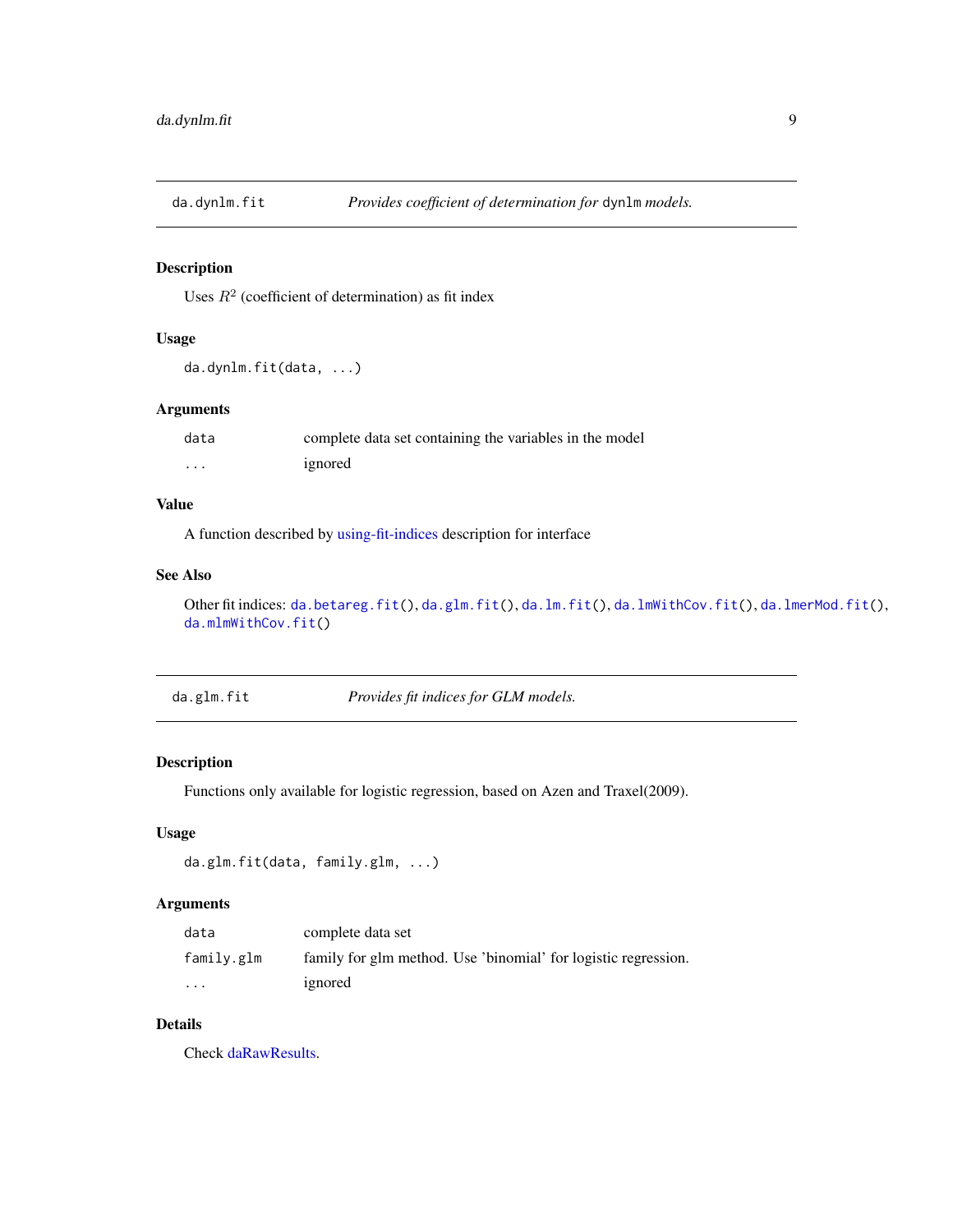<span id="page-9-0"></span>A function described by [using-fit-indices.](#page-22-1) You could retrieve following indices

r2.m McFadden(1974)

- r2.cs Cox and Snell(1989). Use with caution, because don't have 1 as upper bound
- r2.n Nagelkerke(1991), that corrects the upper bound of Cox and Snell(1989) index

r2.e Estrella(1998)

# References

- Azen, R. and Traxel, N. (2009). Using Dominance Analysis to Determine Predictor Importance in Logistic Regression. *Journal of Educational and Behavioral Statistics, 34* (3), 319- 347. doi:10.3102/1076998609332754.
- Nagelkerke, N. J. D. (1991). A note on a general definition of the coefficient of determination. *Biometrika, 78*(3), 691-692. doi:10.1093/biomet/78.3.691.
- Cox, D. R., & Snell, E. J. (1989). The analysis of binary data (2nd ed.). London, UK: Chapman and Hall.
- Estrella, A. (1998). A new measure of fit for equations with dichotomous dependent variables. Journal of Business & Economic Statistics, 16(2), 198-205. doi: 10.1080/07350015.1998.10524753
- McFadden, D. (1974). Conditional logit analysis of qualitative choice behavior. In P. Zarembka (Ed.), Frontiers in econometrics (pp. 104-142). New York, NY: Academic Press.

#### See Also

Other fit indices: [da.betareg.fit\(](#page-7-1)), [da.dynlm.fit\(](#page-8-1)), [da.lm.fit\(](#page-9-1)), [da.lmWithCov.fit\(](#page-11-1)), [da.lmerMod.fit\(](#page-10-1)), [da.mlmWithCov.fit\(](#page-11-2))

#### Examples

```
x1<-rnorm(1000)
x2<-rnorm(1000)
x3<-rnorm(1000)
y<-factor(runif(1000) > exp(x1+x2+x3)/(1+exp(x1+x2+x3)))
df.1=data.frame(x1,x2,x3,y)
da.glm.fit(data=df.1)("names")
da.glm.fit(data=df.1, family.glm='binomial')(y~x1)
```
<span id="page-9-1"></span>

da.lm.fit *Provides coefficient of determination for* lm *models.*

# **Description**

Uses  $R^2$  (coefficient of determination) as fit index

#### Usage

da.lm.fit(data, ...)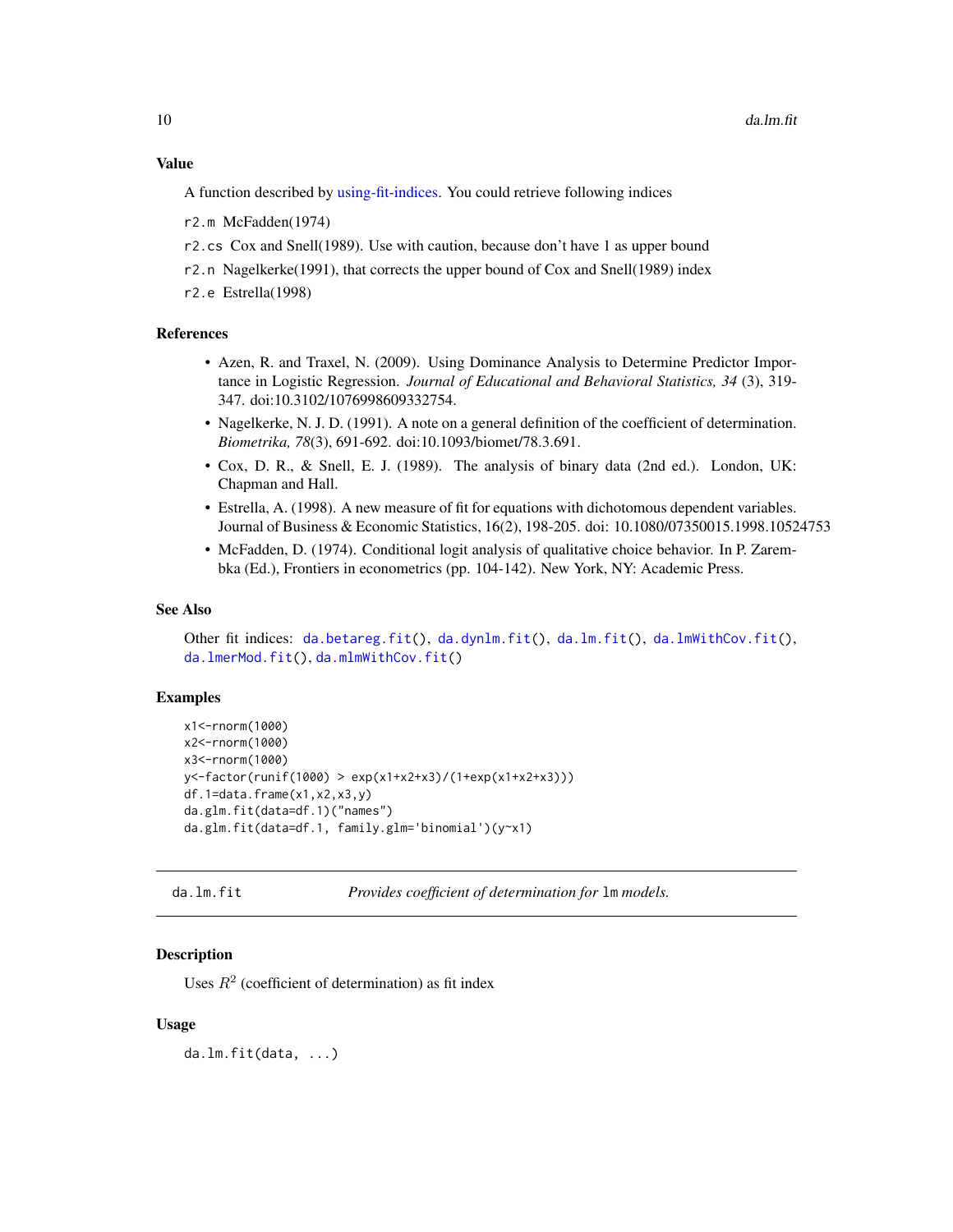# <span id="page-10-0"></span>da.lmerMod.fit 11

# Arguments

| data     | complete data set containing the variables in the model |
|----------|---------------------------------------------------------|
| $\cdots$ | ignored                                                 |

#### Value

A function described by [using-fit-indices](#page-22-1) description for interface

#### See Also

```
da.betareg.fit(da.dynlm.fit(da.glm.fit(da.lmWithCov.fit(),
da.lmerMod.fit(), da.mlmWithCov.fit()
```
#### Examples

```
x1<-rnorm(1000)
x2<-rnorm(1000)
y <-x1+x2+rnorm(1000)
df.1=data.frame(y=y,x1=x1,x2=x2)
da.lm.fit(df.1)("names")
da.lm.fit(df.1)(y~x1)
```
<span id="page-10-1"></span>

| da.lmerMod.fit | Provides fit indices for hierarchical linear models, based on Luo and |
|----------------|-----------------------------------------------------------------------|
|                | Azen (2013).                                                          |

### Description

Provides fit indices for hierarchical linear models, based on Luo and Azen (2013).

#### Usage

```
da.lmerMod.fit(data, null.model, ...)
```
# Arguments

| data                    | complete data set containing the variables in the model |
|-------------------------|---------------------------------------------------------|
| null.model              | needed for HLM models                                   |
| $\cdot$ $\cdot$ $\cdot$ | ignored                                                 |

# References

• Luo, W., & Azen, R. (2012). Determining Predictor Importance in Hierarchical Linear Models Using Dominance Analysis. Journal of Educational and Behavioral Statistics, 38(1), 3-31. doi:10.3102/1076998612458319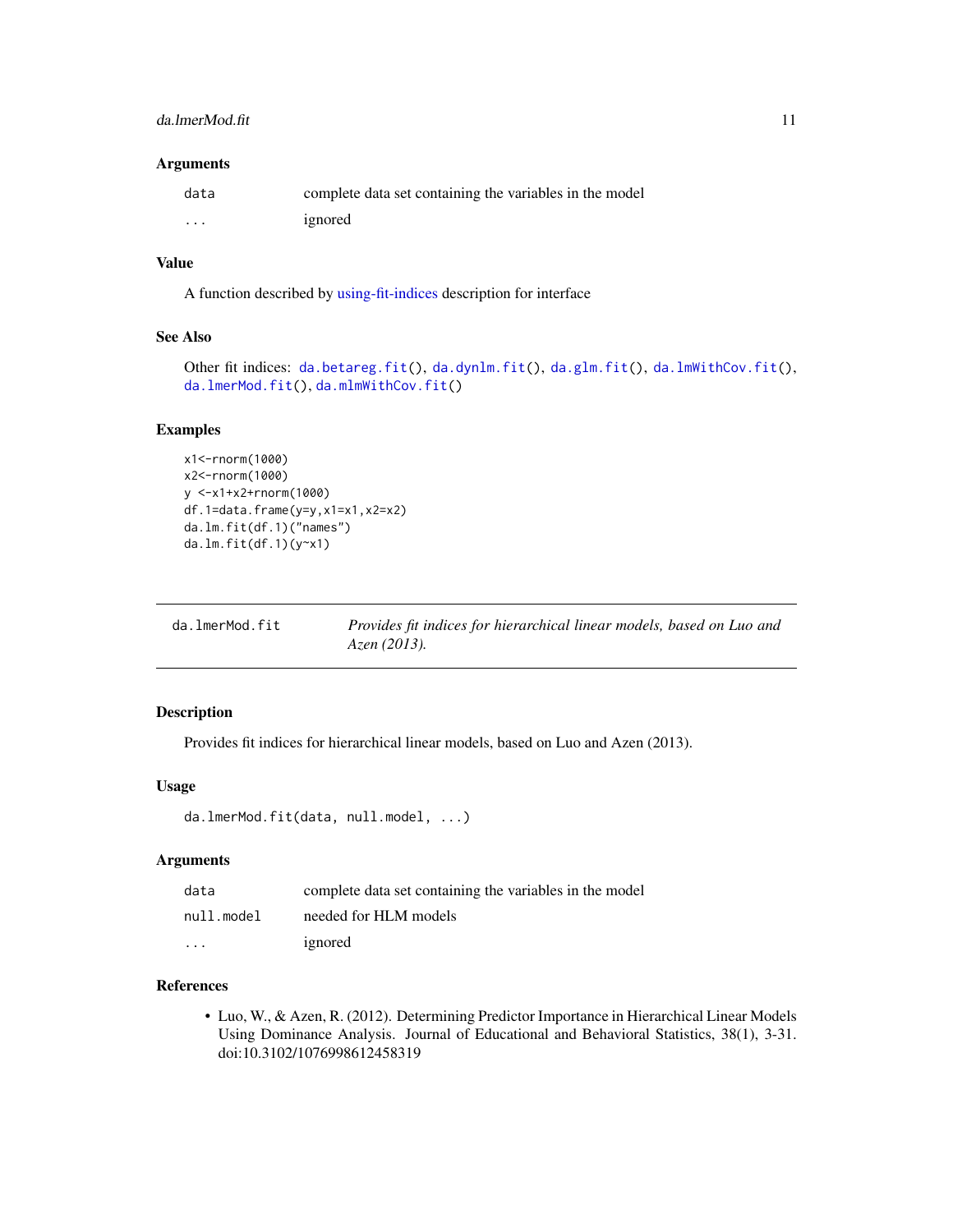# See Also

```
da.betareg.fit(da.dynlm.fit(da.glm.fit(da.lm.fit(da.lmWithCov.fit(),
da.mlmWithCov.fit()
```
<span id="page-11-1"></span>da.lmWithCov.fit *Provides coefficient of determination for linear models, using covariance/correlation matrix.*

# Description

Uses  $R^2$  (coefficient of determination) See  $lmWithCov$ 

# Usage

da.lmWithCov.fit(base.cov, ...)

#### Arguments

| base.cov | variance/covariance matrix |
|----------|----------------------------|
| .        | ignored                    |

## See Also

```
da.betareg.fit(da.dynlm.fit(da.glm.fit(da.lm.fit(da.lmerMod.fit(),
da.mlmWithCov.fit()
```
<span id="page-11-2"></span>da.mlmWithCov.fit *Provides coefficient of determination for multivariate models.*

# Description

Provides coefficient of determination for multivariate models.

#### Usage

```
da.mlmWithCov.fit(base.cov, ...)
```

| base.cov | variance/covariance matrix |
|----------|----------------------------|
| $\cdots$ | ignored                    |

<span id="page-11-0"></span>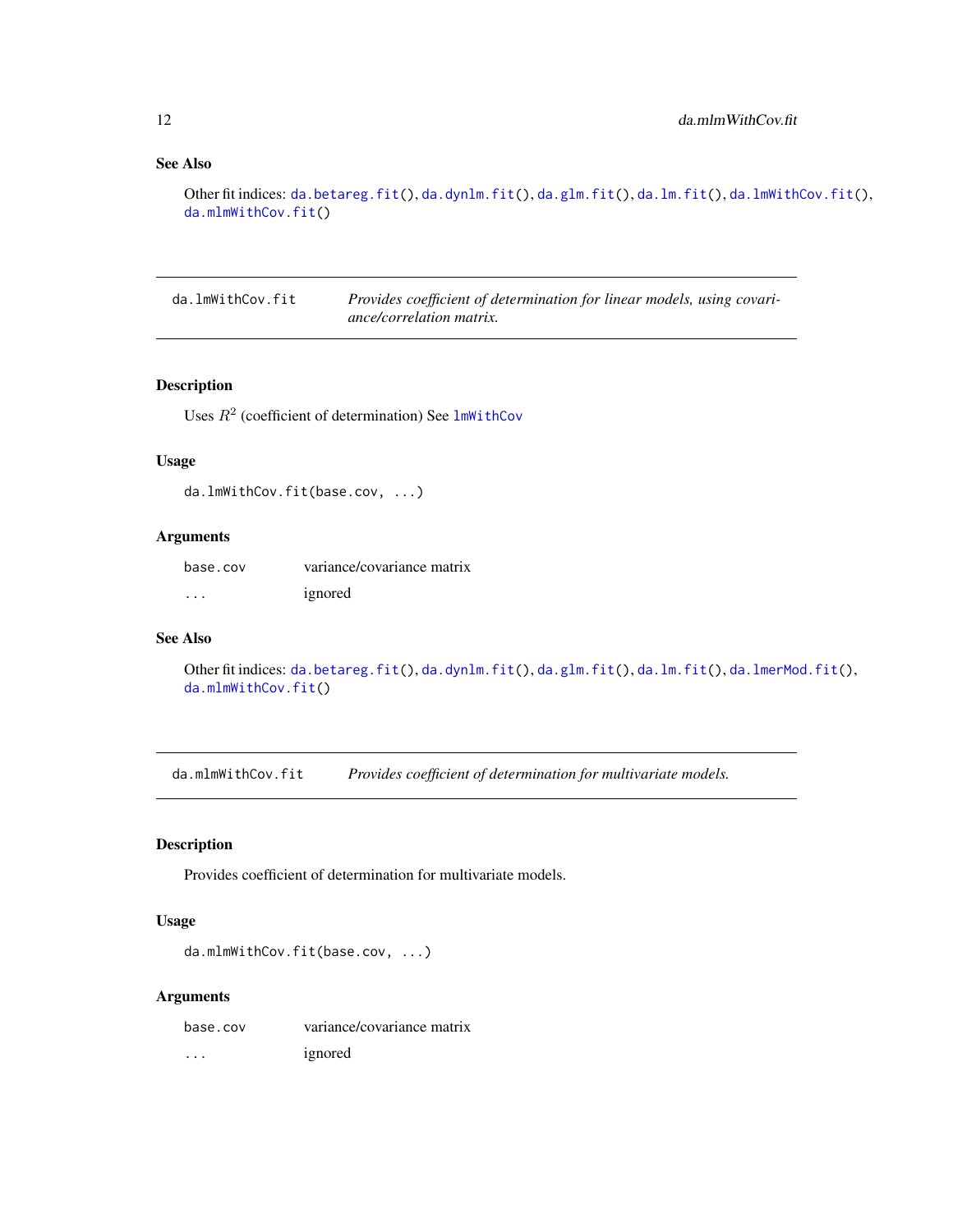<span id="page-12-0"></span>dominanceAnalysis 13

# Value

A list with several fit indices

r.squared.xy  $R_{XY}^2$ 

p.squared.yx  $\mathit{P}^{2}_{YX}$ 

See [mlmWithCov](#page-19-1)

#### References

Azen, R., & Budescu, D. V. (2006). Comparing Predictors in Multivariate Regression Models: An Extension of Dominance Analysis. Journal of Educational and Behavioral Statistics, 31(2), 157- 180. doi:10.3102/10769986031002157

# See Also

```
da.betareg.fit(da.dynlm.fit(da.glm.fit(da.lm.fit(da.lmWithCov.fit(),
da.lmerMod.fit()
```
<span id="page-12-1"></span>

| dominanceAnalysis | Dominance analysis for OLS (univariate and multivariate), GLM and |
|-------------------|-------------------------------------------------------------------|
|                   | LMM models                                                        |

# Description

Dominance analysis for OLS (univariate and multivariate), GLM and LMM models

#### Usage

```
dominanceAnalysis(
  x,
  constants = c(),
  terms = NULL,
  fit.functions = "default",
  data = NULL,null.model = NULL,
  link.betareg = NULL,
  ...
\mathcal{L}
```

| X         | lm, glm, lmer model                                                 |
|-----------|---------------------------------------------------------------------|
| constants | vector of predictors to remain unchanged between models             |
| terms     | vector of terms to be analyzed. By default, obtained from the model |
|           | fit. functions Name of the method used to provide fit indices       |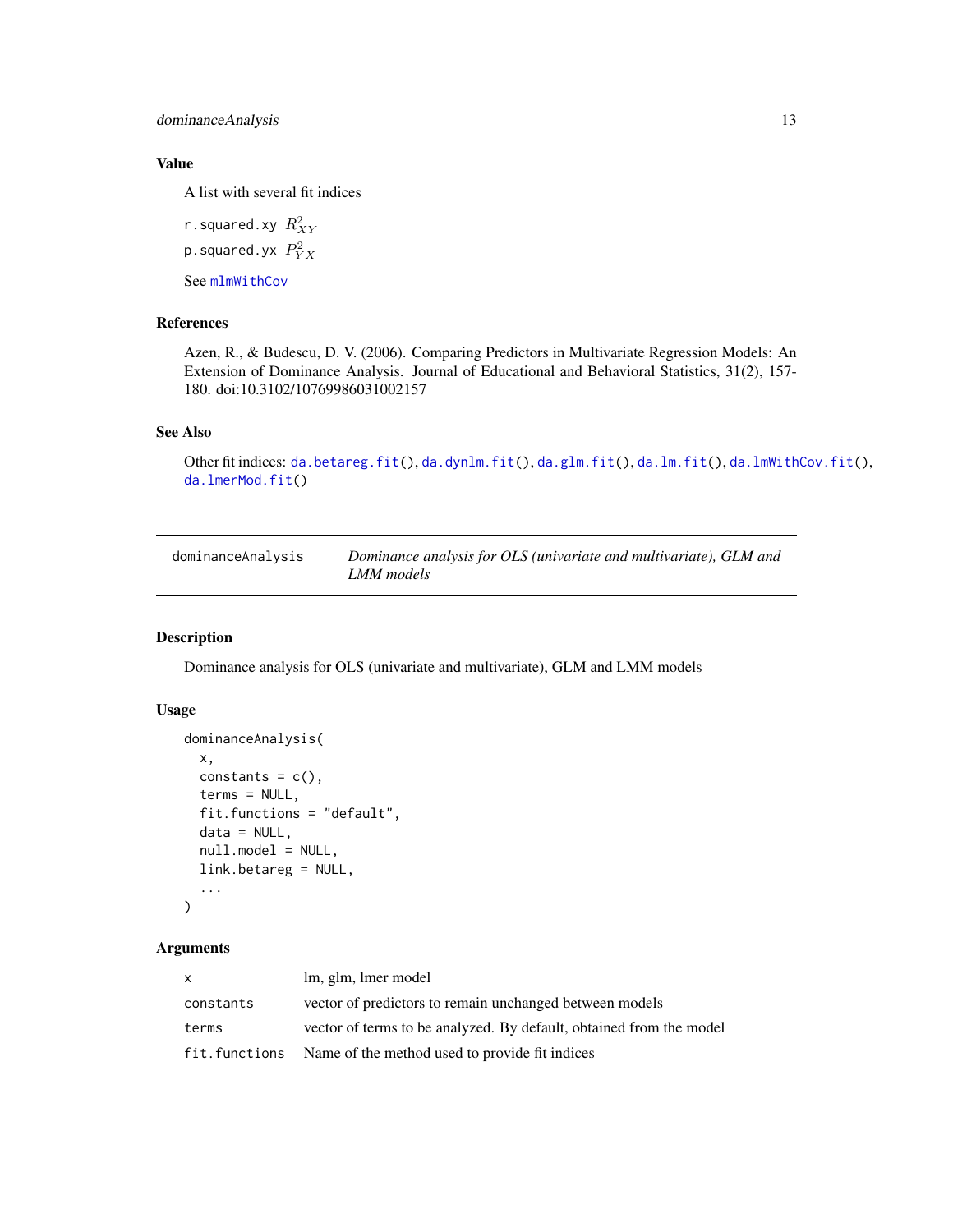<span id="page-13-0"></span>

| data         | optional data.frame                                          |
|--------------|--------------------------------------------------------------|
| null.model   | for mixed models, null model against to test the submodels   |
| link.betareg | for betareg, link function to use.                           |
| $\ddotsc$    | Other arguments provided to lm or lmer (not implemented yet) |

#### Value

| predictors                    | Vector of predictors.                                                                                                                                                                                               |  |
|-------------------------------|---------------------------------------------------------------------------------------------------------------------------------------------------------------------------------------------------------------------|--|
| constants                     | Vector of constant variables.                                                                                                                                                                                       |  |
| terms                         | Vector of terms to be analyzed.                                                                                                                                                                                     |  |
| fit.functions                 | Vector of fit indices names.                                                                                                                                                                                        |  |
| fits<br>contribution.by.level | List with raw fits indices. See daRawResults.                                                                                                                                                                       |  |
|                               | List of mean contribution of each predictor by level for each fit index. Each<br>element is a data.frame, with levels as rows and predictors as columns, for each<br>fit index.                                     |  |
| contribution.average          |                                                                                                                                                                                                                     |  |
|                               | List with mean contribution of each predictor for all levels. These values are<br>obtained for every fit index considered in the analysis. Each element is a vector<br>of mean contributions for a given fit index. |  |
| complete                      | Matrix for complete dominance.                                                                                                                                                                                      |  |
| conditional                   | Matrix for conditional dominance.                                                                                                                                                                                   |  |
| general                       | Matrix for general dominance.                                                                                                                                                                                       |  |

# Definition of Dominance Analysis

Budescu (1993) developed a clear and intuitive definition of importance in regression models, that states that a predictor's importance reflects its contribution in the prediction of the criterion and that one predictor is 'more important than another' if it contributes more to the prediction of the criterion than does its competitor at a given level of analysis.

# Types of dominance

The original paper (Bodescu, 1993) defines that variable  $X_1$  dominates  $X_2$  when  $X_1$  is chosen over  $X_2$  in all possible subset of models where only one of these two predictors is to be entered. Later, Azen & Bodescu (2003), name the previously definition as 'complete dominance' and two other types of dominance: conditional and general dominance. Conditional dominance is calculated as the average of the additional contributions to all subset of models of a given model size. General dominance is calculated as the mean of average contribution on each level.

#### Fit indices availables

To obtain the fit-indices for each model, a function called da. <model>.fit is executed. For example, for a lm model, function da.lm. fit provides  $R^2$  values. Currently, seven models are implemented:

**lm** Provides  $R^2$  or coefficient of determination. See da.  $lm$ . fit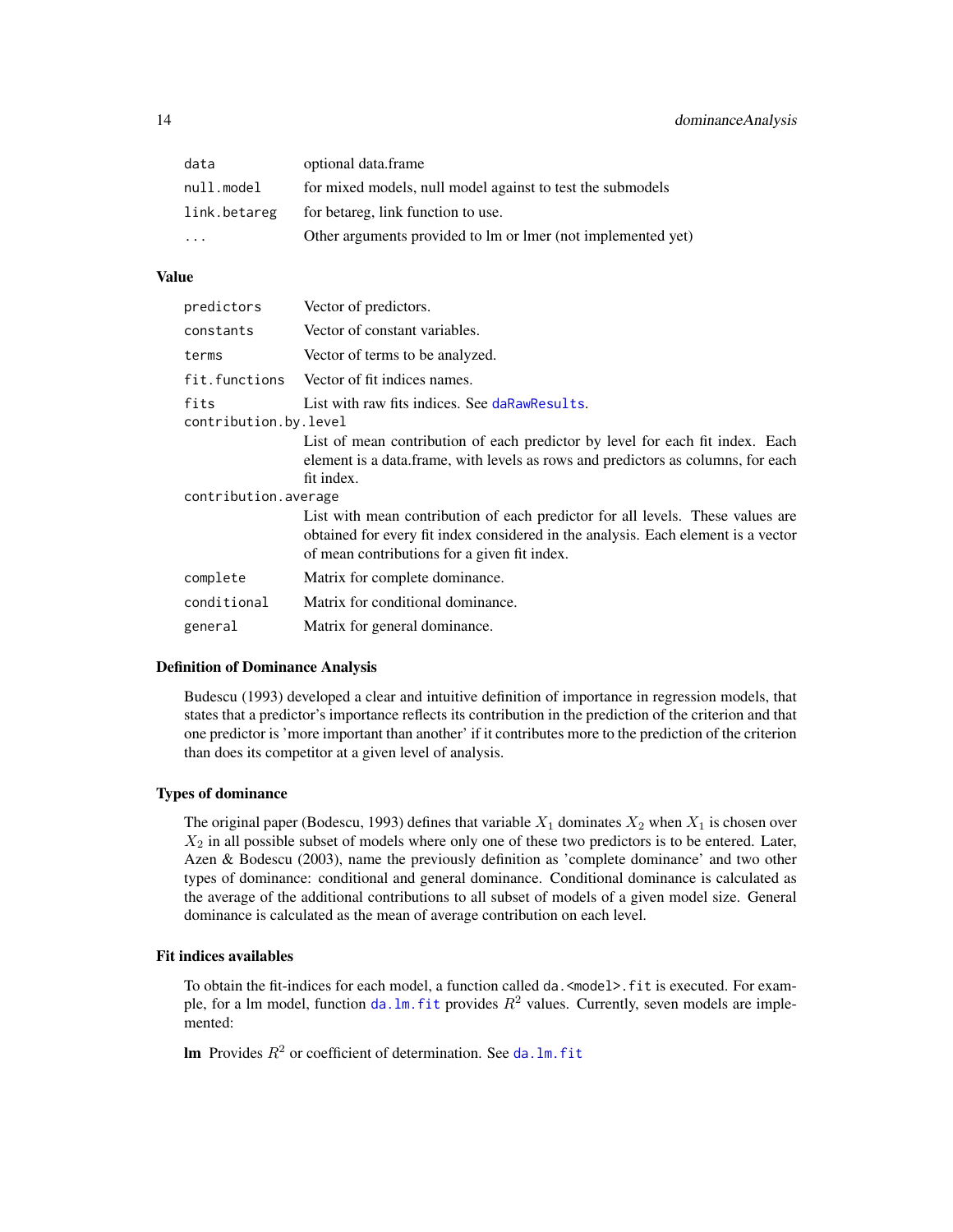- <span id="page-14-0"></span>glm Provides four fit indices recommended by Azen & Traxel (2009): Cox and Snell(1989), McFadden (1974), Nagelkerke (1991), and Estrella (1998). See [da.glm.fit](#page-8-2)
- lmerMod Provides four fit indices recommended by Lou & Azen (2012). See [da.lmerMod.fit](#page-10-1)
- **ImWithCov** Provides  $R^2$  for a correlation/covariance matrix. See  $lmWithCov$  to create the model and da. lmWithCov. fit for the fit index function.
- **mlmWithCov** Provides both  $R_{XY}^2$  and  $P_{XY}^2$  for multivariate regression models using a correlation/covariance matrix. See [mlmWithCov](#page-19-1) to create the model and [da.mlmWithCov.fit](#page-11-2) for the fit index function
- **dynlm** Provides  $R^2$  for dynamic linear models. There is no literature reference about using dominance analysis on dynamic linear models, so you're warned!. See [da.dynlm.fit](#page-8-1).
- **betareg** Provides pseudo- $R^2$ , Cox and Snell(1989), McFadden (1974), and Estrella (1998). You could set the link function using link.betareg if automatic detection of link function doesn't work.

See [da.betareg.fit](#page-7-1)

#### References

- Azen, R., & Budescu, D. V. (2003). The dominance analysis approach for comparing predictors in multiple regression. Psychological Methods, 8(2), 129-148. doi:10.1037/1082- 989X.8.2.129
- Azen, R., & Budescu, D. V. (2006). Comparing Predictors in Multivariate Regression Models: An Extension of Dominance Analysis. Journal of Educational and Behavioral Statistics, 31(2), 157-180. doi:10.3102/10769986031002157
- Azen, R., & Traxel, N. (2009). Using Dominance Analysis to Determine Predictor Importance in Logistic Regression. Journal of Educational and Behavioral Statistics, 34(3), 319-347. doi:10.3102/1076998609332754
- Budescu, D. V. (1993). Dominance analysis: A new approach to the problem of relative importance of predictors in multiple regression. Psychological Bulletin, 114(3), 542-551. doi:10.1037/0033-2909.114.3.542
- Luo, W., & Azen, R. (2012). Determining Predictor Importance in Hierarchical Linear Models Using Dominance Analysis. Journal of Educational and Behavioral Statistics, 38(1), 3-31. doi:10.3102/1076998612458319

#### Examples

```
data(longley)
lm.1<-lm(Employed~.,longley)
da<-dominanceAnalysis(lm.1)
print(da)
summary(da)
plot(da,which.graph='complete')
plot(da,which.graph='conditional')
plot(da,which.graph='general')
# Maintaining year as a constant on all submodels
da.no.year<-dominanceAnalysis(lm.1,constants='Year')
```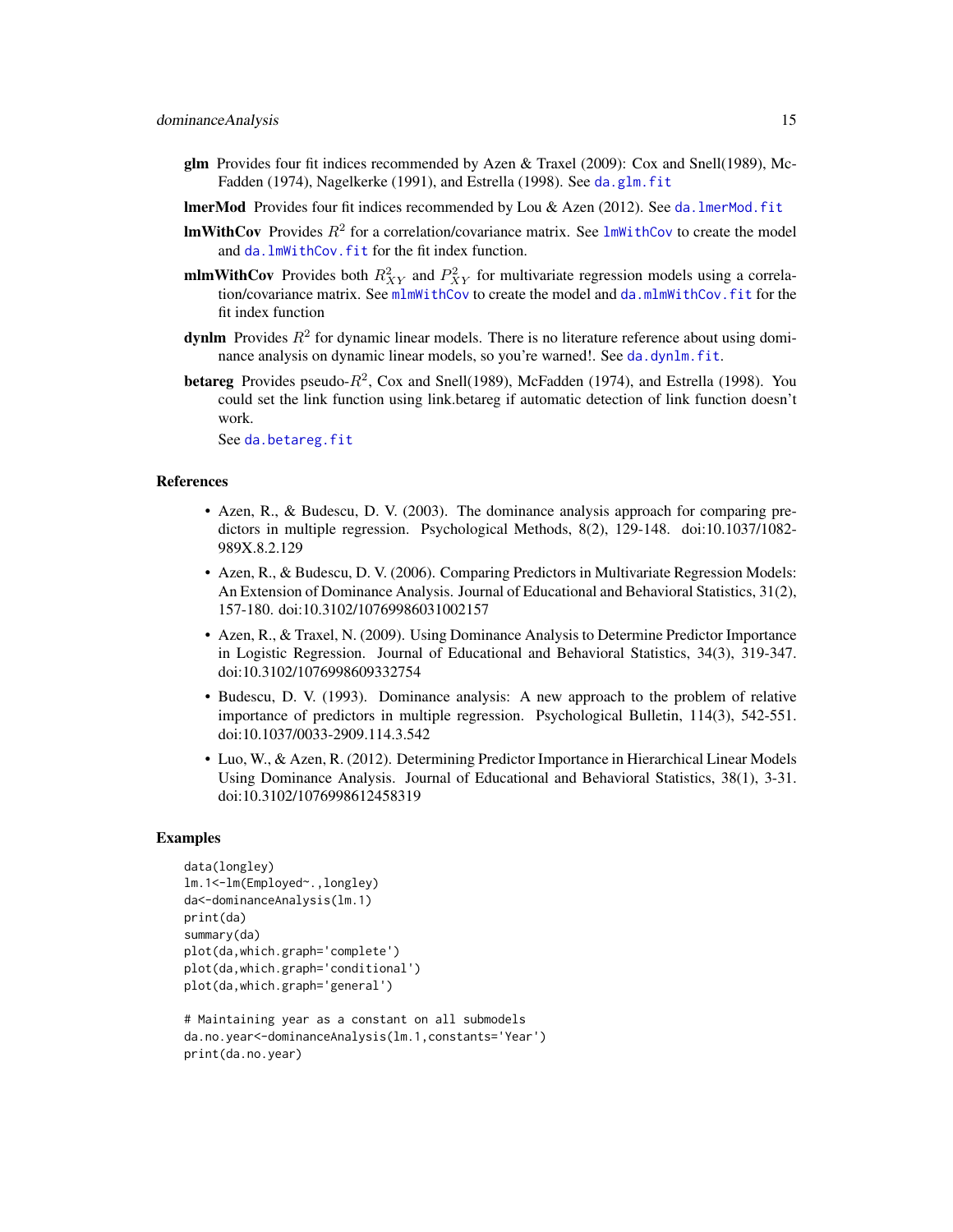```
summary(da.no.year)
plot(da.no.year,which.graph='complete')
# Parameter terms could be used to group variables
da.terms=c(GNP.rel='GNP.deflator+GNP',
          pop.rel='Unemployed+Armed.Forces+Population+Unemployed',
          year='Year')
da.grouped<-dominanceAnalysis(lm.1,terms=da.terms)
print(da.grouped)
summary(da.grouped)
plot(da.grouped, which.graph='complete')
```
<span id="page-15-1"></span>dominanceBriefing *Retrieve a briefing for complete, conditional and general dominance*

# Description

Retrieve a briefing for complete, conditional and general dominance

# Usage

dominanceBriefing(da.object, fit.functions = NULL, abbrev = FALSE)

### Arguments

| da.object | a dominance Analysis object                                                                      |
|-----------|--------------------------------------------------------------------------------------------------|
|           | fit. functions — name of the fit indices to retrieve. If NULL, all fit indices will be retrieved |
| abbrev    | if TRUE                                                                                          |

## Value

a list. Each element is a data.frame, that comprises the dominance analysis for a specific fit index. Each data.frame have the predictors as row and each column reports the predictors that are dominated for each predictor

# See Also

Other retrieval methods: [averageContribution\(](#page-3-1)), [contributionByLevel\(](#page-6-1)), [dominanceMatrix\(](#page-16-1)), [getFits\(](#page-17-1))

# Examples

```
# For matrix or data.frame
data(longley)
da.longley<-dominanceAnalysis(lm(Employed~.,longley))
dominanceBriefing(da.longley, abbrev=FALSE)
dominanceBriefing(da.longley, abbrev=TRUE)
```
<span id="page-15-0"></span>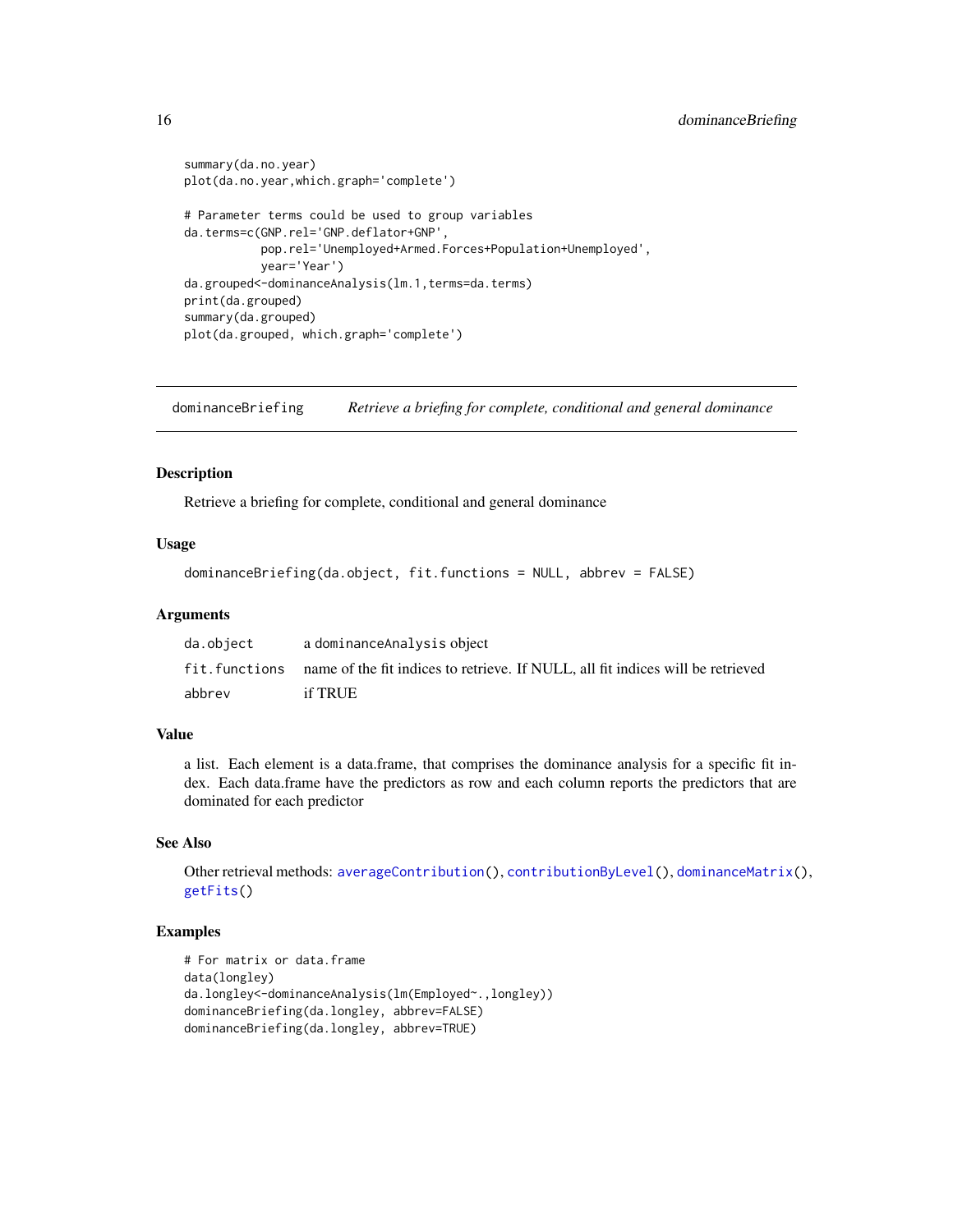<span id="page-16-1"></span><span id="page-16-0"></span>dominanceMatrix *Retrieve or calculates a dominance matrix for a given object*

# Description

This methods calculates or retrieve dominance matrix

This methods allows a common interface to retrieve all dominance matrices from dominanceAnalysis objects

# Usage

```
dominanceMatrix(x, ...)
## S3 method for class 'data.frame'
dominanceMatrix(x, undefined.value = 0.5, ordered = FALSE, ...)
## S3 method for class 'matrix'
dominanceMatrix(x, undefined.value = 0.5, ordered = FALSE, ...)
## S3 method for class 'dominanceAnalysis'
dominanceMatrix(
  x,
  type,
 fit.functions = NULL,
 drop = TRUE,ordered = FALSE,
  ...
\mathcal{L}
```
# Arguments

| $\mathsf{x}$    | matrix (calculate) or dominance Analysis (retrieve)                                 |  |
|-----------------|-------------------------------------------------------------------------------------|--|
| $\ddots$ .      | extra arguments. Not used                                                           |  |
| undefined.value |                                                                                     |  |
|                 | value when no dominance can be established                                          |  |
| ordered         | Logical. If TRUE, sort the output according to dominance.                           |  |
| type            | type of dominance matrix to retrieve. Could be complete, conditional or general     |  |
| fit.functions   | name of the fit indices to retrieve. If NULL, all fit indices will be retrieved     |  |
| drop            | if TRUE and just one fit index is available, returns a matrix. Else, returns a list |  |

# Details

To calculate a dominance matrix from a matrix or dataframe, use dominanceMatrix(x,undefined.value). To retrieve the dominance matrices from a dominanceAnalysis object, use dominanceMatrix(x,type,fit.function,drop)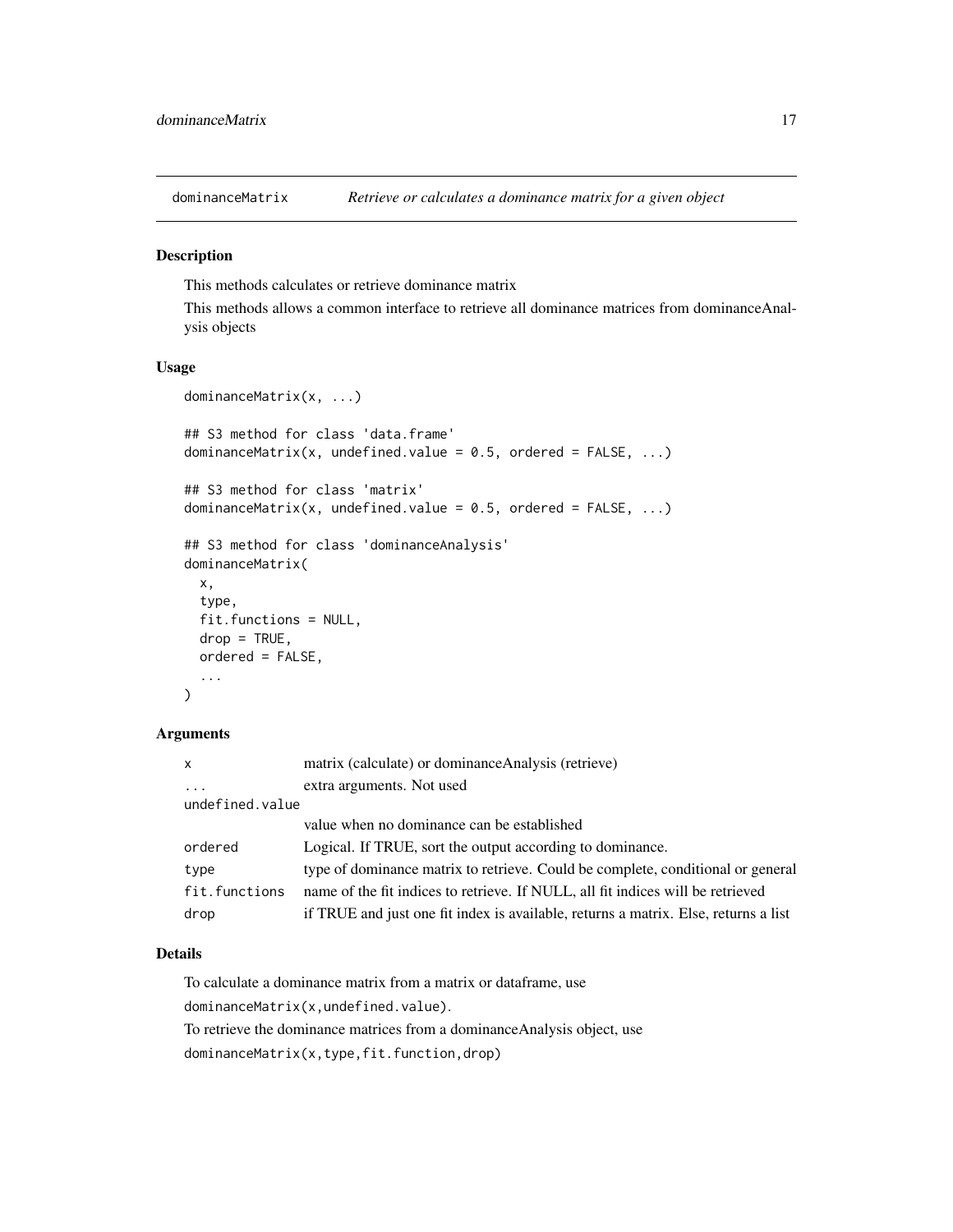#### <span id="page-17-0"></span>Value

for matrix and data-frame, returns a matrix representing dominance. 1 represents domination of the row variable over the column variable, 0 dominance of the column over the row variable. Undefined dominance is represented by undefined.value parameter. For dominanceAnalysis object, returns a matrix, if drop parameter if TRUE and just one index is available. Else, a list is returned, with keys as name of fit-indices and values as matrices, as described previously.

# See Also

Other retrieval methods: [averageContribution\(](#page-3-1)), [contributionByLevel\(](#page-6-1)), [dominanceBriefing\(](#page-15-1)), [getFits\(](#page-17-1))

# Examples

```
# For matrix or data.frame
mm<-data.frame(a=c(5,3,2),b=c(4,2,1),c=c(5,4,3))
dominanceMatrix(mm)
# For dominanceAnalysis
data(longley)
da.longley<-dominanceAnalysis(lm(Employed~.,longley))
dominanceMatrix(da.longley,type="complete")
```
<span id="page-17-1"></span>

getFits *Retrieve fit matrix or matrices*

#### Description

Retrieve fit matrix or matrices for a given dominanceAnalysis object

#### Usage

getFits(da.object, fit.functions = NULL)

#### Arguments

| da.object     | dominance Analysis object                                                       |
|---------------|---------------------------------------------------------------------------------|
| fit.functions | name of the fit indices to retrieve. If NULL, all fit indices will be retrieved |

# Value

a list. Key corresponds to fit-index and the value is a matrix, with fits values

#### See Also

Other retrieval methods: [averageContribution\(](#page-3-1)), [contributionByLevel\(](#page-6-1)), [dominanceBriefing\(](#page-15-1)), [dominanceMatrix\(](#page-16-1))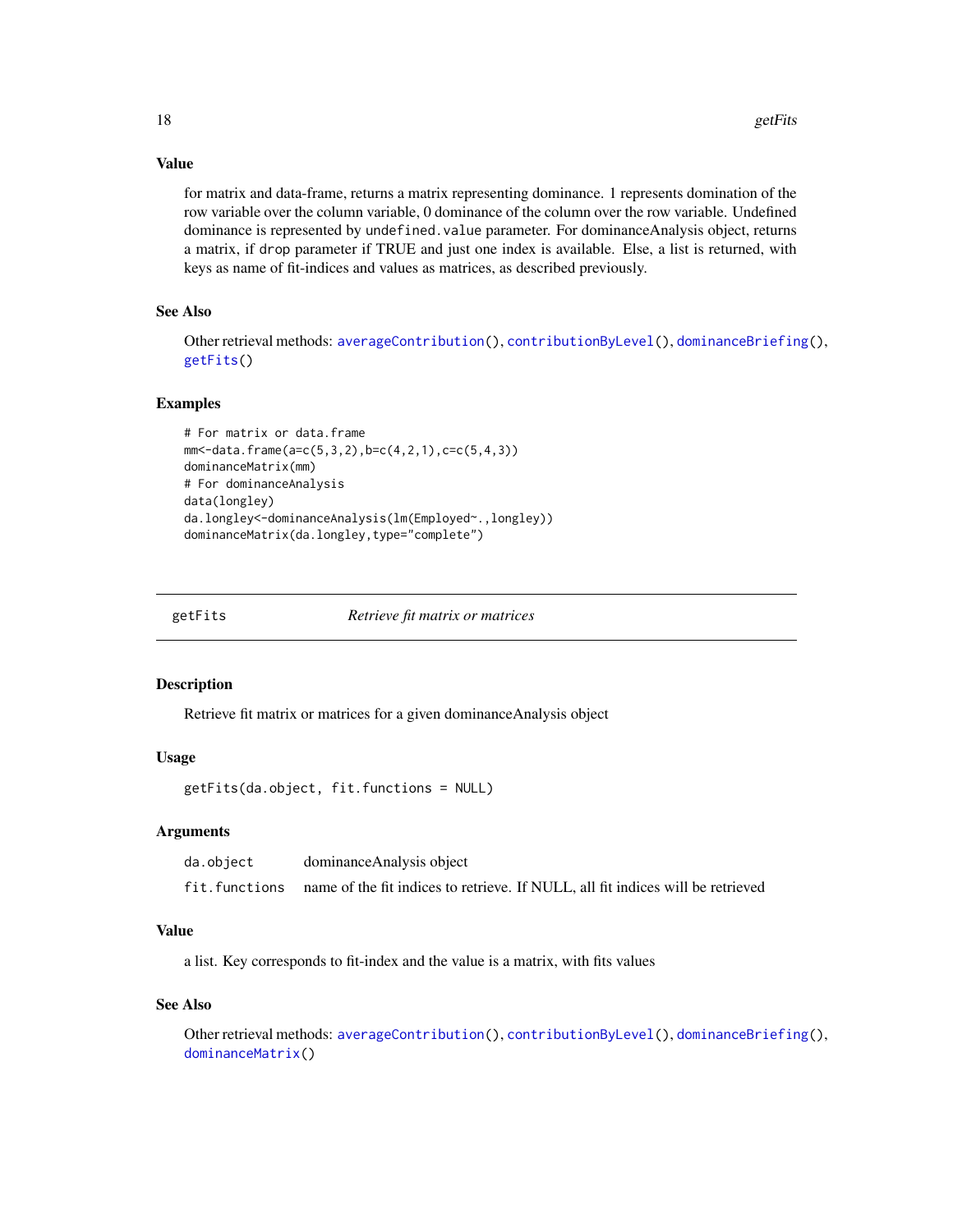#### <span id="page-18-0"></span> $lmmR2$  19

# Examples

```
data(longley)
da.longley<-dominanceAnalysis(lm(Employed~.,longley))
getFits(da.longley)
```
lmmR2 *Calculates several measures of fit for Linear Mixed Models based on Lou and Azen (2013) text. Models could be lmer or lme models*

#### Description

Calculates several measures of fit for Linear Mixed Models based on Lou and Azen (2013) text. Models could be lmer or lme models

#### Usage

lmmR2(m.null, m.full)

# Arguments

| m.null | Null model (only with random intercept effects) |
|--------|-------------------------------------------------|
| m.full | Full model                                      |

# Value

lmmR2 class

<span id="page-18-1"></span>lmWithCov *Uses covariance/correlation matrix for calculate OLS*

# Description

Calculate regression coefficients and  $R^2$  for an OLS regression. Could be used with dominance Analysis to perform a dominance analysis without the original data.

# Usage

lmWithCov(f, x)

|   | formula for lm model          |
|---|-------------------------------|
| x | correlation/covariance matrix |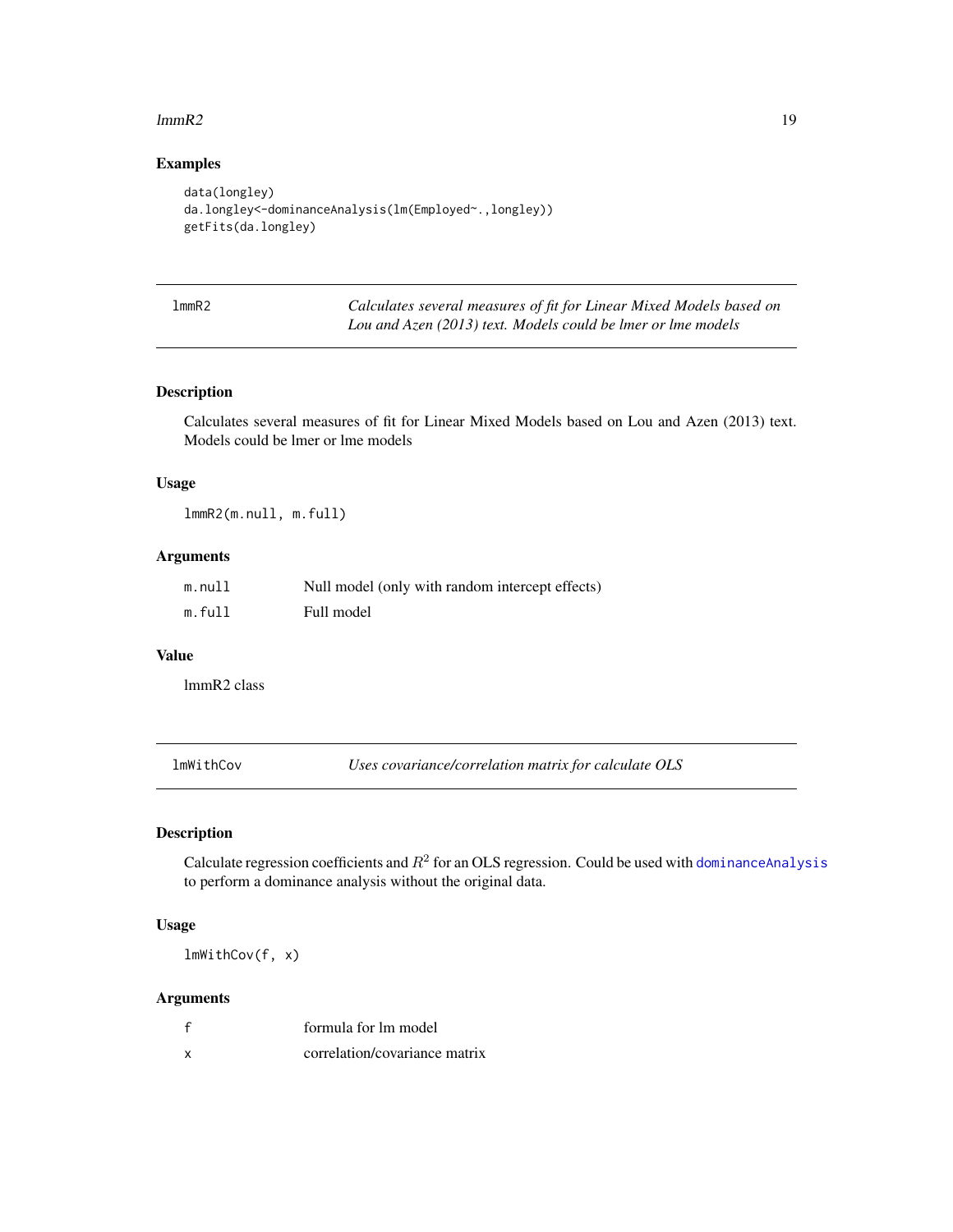# <span id="page-19-0"></span>Value

| coef      | regression coefficients                             |
|-----------|-----------------------------------------------------|
| r.squared | $R2$ or coefficient of determination                |
| formula   | formula provided as parameter                       |
| cov       | covariance/correlation matrix provided as parameter |

# Examples

```
cov.m<-matrix(c(1,0.2,0.3, 0.2,1,0.5,0.3,0.5,1),3,3,
dimnames=list(c("x1","x2","y"),c("x1","x2","y")))
lm.cov<-lmWithCov(y~x1+x2,cov.m)
da<-dominanceAnalysis(lm.cov)
```
<span id="page-19-1"></span>

| mlmWithCov | Uses covariance/correlation matrix to calculate multivariate index of |
|------------|-----------------------------------------------------------------------|
|            |                                                                       |

# Description

Calculate  $R_{XY}^2$  and  $P_{YX}^2$  for multivariate regression Could be used with dominance Analysis to perform a multivariate dominance analysis without original data.

# Usage

mlmWithCov(f, x)

# Arguments

| formula. Should use $\text{cbind}(y1, y2, \ldots, yk)$ $\text{rx1+x2+}} \ldots$ $\text{txp}$ |
|----------------------------------------------------------------------------------------------|
| correlation/covariance matrix                                                                |

# Value

|         | r. squared. xy $R_{XY}^2$ of the regression         |
|---------|-----------------------------------------------------|
|         | p. squared. yx $P_{VX}^2$ of the regression         |
| formula | formula provided as parameter                       |
| COV     | covariance/correlation matrix provided as parameter |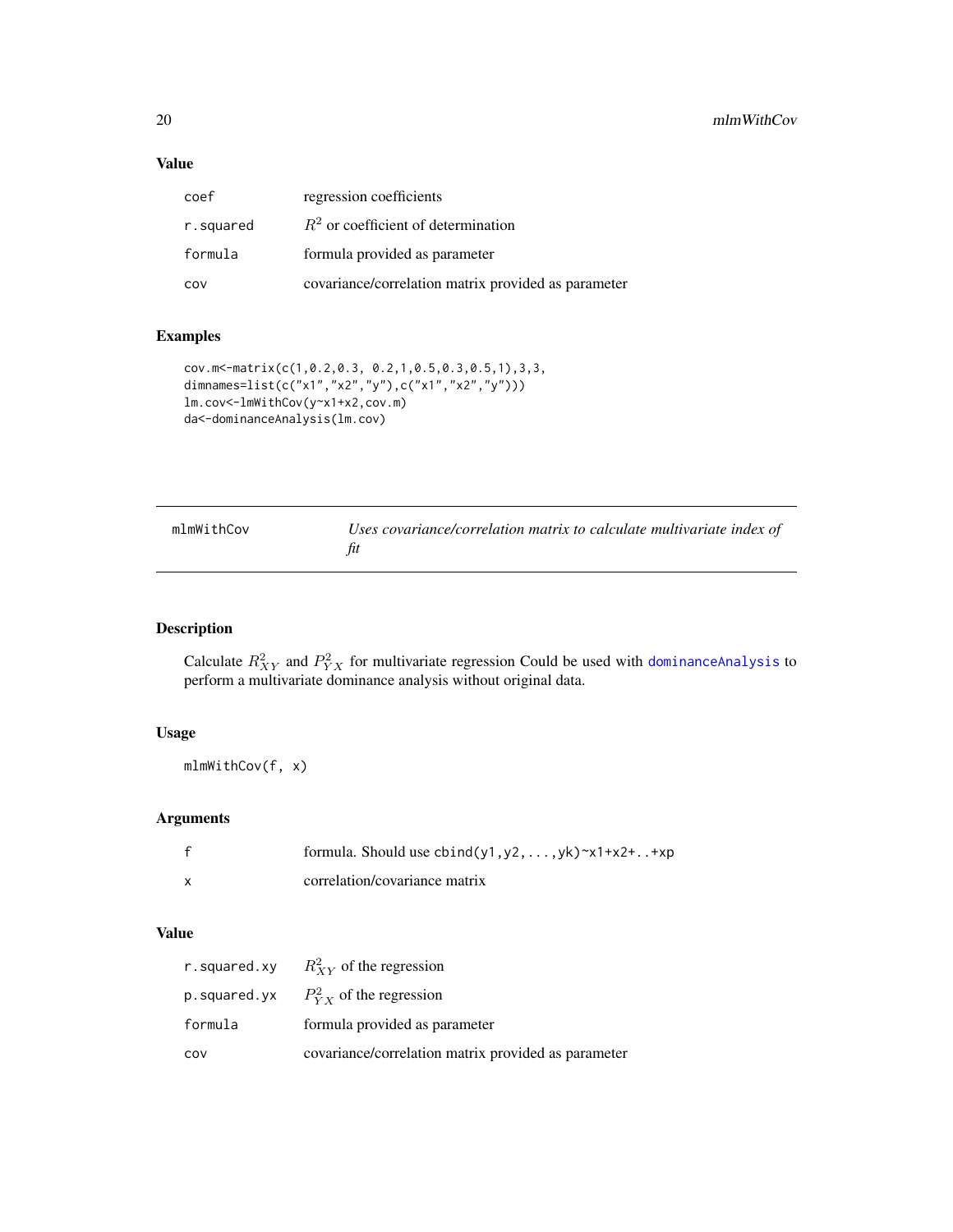# <span id="page-20-0"></span>plot.dominanceAnalysis 21

# Examples

```
library(car)
cor.m<-matrix(c(
1.0000000, 0.7951377, 0.2617168, 0.6720053, 0.3390278,
 0.7951377, 1.0000000, 0.3341037, 0.5876337, 0.3404206,
 0.2617168, 0.3341037, 1.0000000, 0.3703162, 0.2114153,
 0.6720053, 0.5876337, 0.3703162, 1.0000000, 0.3548077,
 0.3390278, 0.3404206, 0.2114153, 0.3548077, 1.0000000),
 5,5,
 byrow = TRUE,
 dimnames = list(
  c("na","ss","SAT","PPVT","Raven"),
  c("na","ss","SAT","PPVT","Raven")))
lwith<-mlmWithCov(cbind(na,ss)~SAT+PPVT+Raven,cor.m)
da<-dominanceAnalysis(lwith)
print(da)
summary(da)
```
plot.dominanceAnalysis

*Plot for a* [dominanceAnalysis](#page-12-1) *object*

# Description

Plot for a [dominanceAnalysis](#page-12-1) object

#### Usage

```
## S3 method for class 'dominanceAnalysis'
plot(
  x,
 which.graph = c("general", "complete", "complete_no_facet", "conditional"),
  fit.function = NULL,
  ...
)
```
# Arguments

| X            | a dominanceAnalysis object                                             |
|--------------|------------------------------------------------------------------------|
| which.graph  | which graph to plot                                                    |
| fit.function | name of the fit indices to retrieve. If NULL, first index will be used |
| .            | unused                                                                 |

# Value

a ggplot object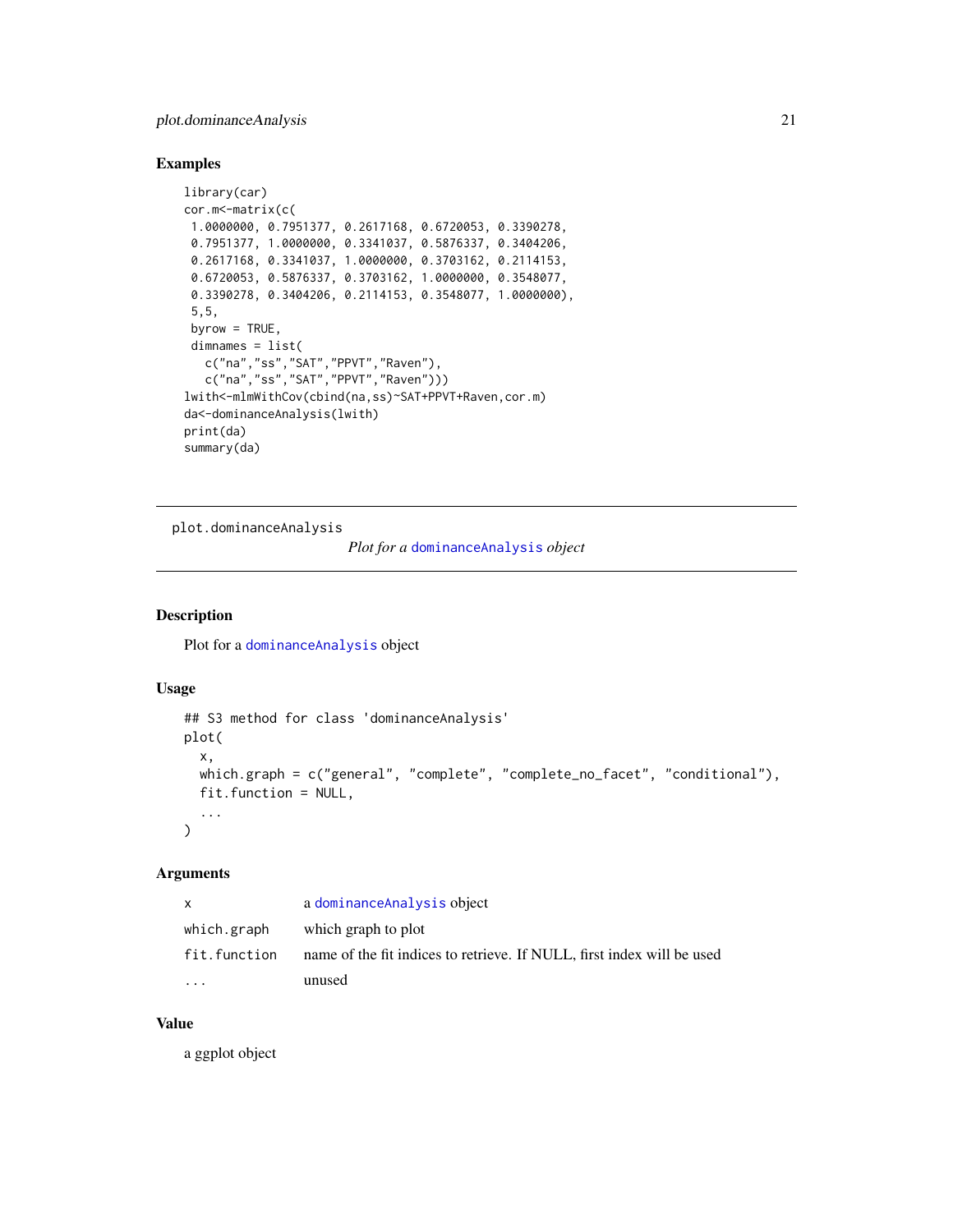# <span id="page-21-0"></span>Examples

```
data(longley)
lm.1<-lm(Employed~.,longley)
da<-dominanceAnalysis(lm.1)
# By default, plot complete dominance of first fit function
plot(da)
# Parameter which.graph defines dominance to plot
plot(da,which.graph='conditional')
plot(da,which.graph='general')
```
replaceTermsInString *Replace terms by name using the terms definition*

#### Description

Replace terms by name using the terms definition

#### Usage

```
replaceTermsInString(string, replacement)
```
#### **Arguments**

| string      | string to be updated                                              |
|-------------|-------------------------------------------------------------------|
| replacement | string with replacement for strings, values are replaced by names |

```
tropicbird Distribution of a tropical native bird species inhabiting a small
                      oceanic island.
```
# Description

The dataset contains information about points distributed across a small oceanic island (Soares, 2017). In each of these points, a 10-minute count was carried out to record the species presence (assuming 1 if the species was present, or 0 if it was absent). The species' presence/absence is the binary response variable (i.e., dependent variable). Additionally, all sampled points were characterized by multiple environmental variables.

#### Usage

tropicbird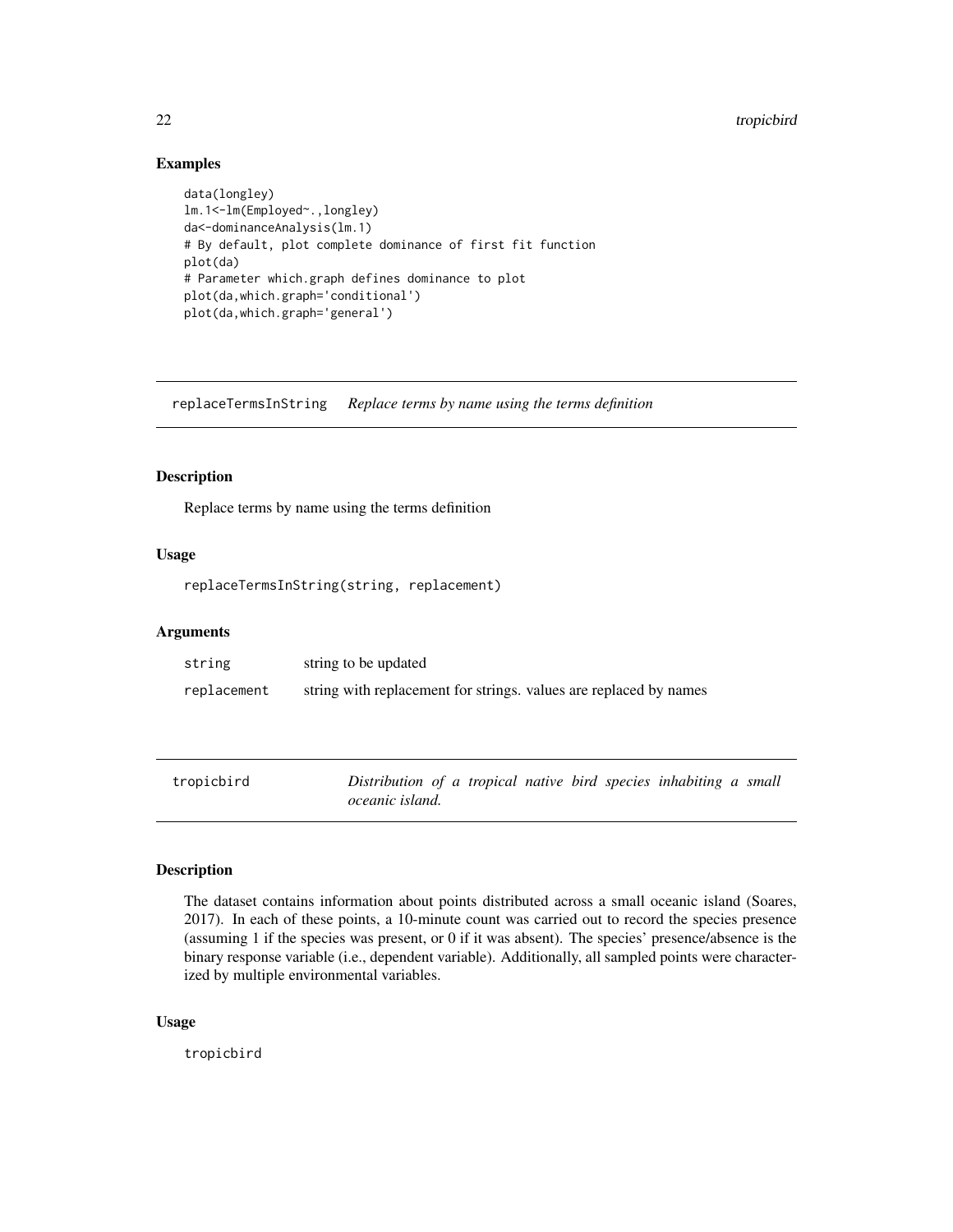#### <span id="page-22-0"></span>Format

A data frame with 2398 rows and 8 variables:

- ID Point identification
- **rem** remoteness is an index that represents the difficulty of movement through the landscape, with the highest values corresponding to the most remote areas
- land land use is an index that represents the land-use intensification, with the highest values corresponding to the more humanized areas (e.g., cities, agricultural areas, horticultures, oil-palm monocultures)
- alt altitude is a continuous variable, with the highest values corresponding to the higher altitude areas
- slo slope is a continuous variable, with the highest values corresponding to the steepest areas
- **rain** rainfall is a continuous variable, with the highest values corresponding to the rainy wet areas
- coast distance to the coast is the minimum linear distance between each point and the coast line, with the highest values corresponding to the points further away from the coastline

pres Species presence

### Source

Soares, F.C., 2017. Modelling the distribution of Sao Tome bird species: Ecological determinants and conservation prioritization. Faculdade de Ciencias da Universidade de Lisboa.

<span id="page-22-1"></span>using-fit-indices *Provides fit indices for different regression models.*

#### Description

[dominanceAnalysis](#page-12-1) tries to infer, based on the class of the model provided, the appropriate fit indices, using the scheme da.CLASS.fit for name. This method has two interfaces, one for retrieving the names of the fit indices, and another to retrieve the indices based on the data.

# Arguments

| data       | Complete data set containing the variables in the model.      |
|------------|---------------------------------------------------------------|
| null.model | Null model only needed for HLM models.                        |
| base.cov   | Required if only a covariance/correlation matrix is provided. |
| family.glm | family param for glm models.                                  |

#### Details

Interfaces are:

- da.CLASS.fit("names") returns a vector with names for fit indices
- da.CLASS.fit(data,null.model,base.cov=NULL,family.glm=NULL) returns a function with one parameter, the formula to calculate the submodel.